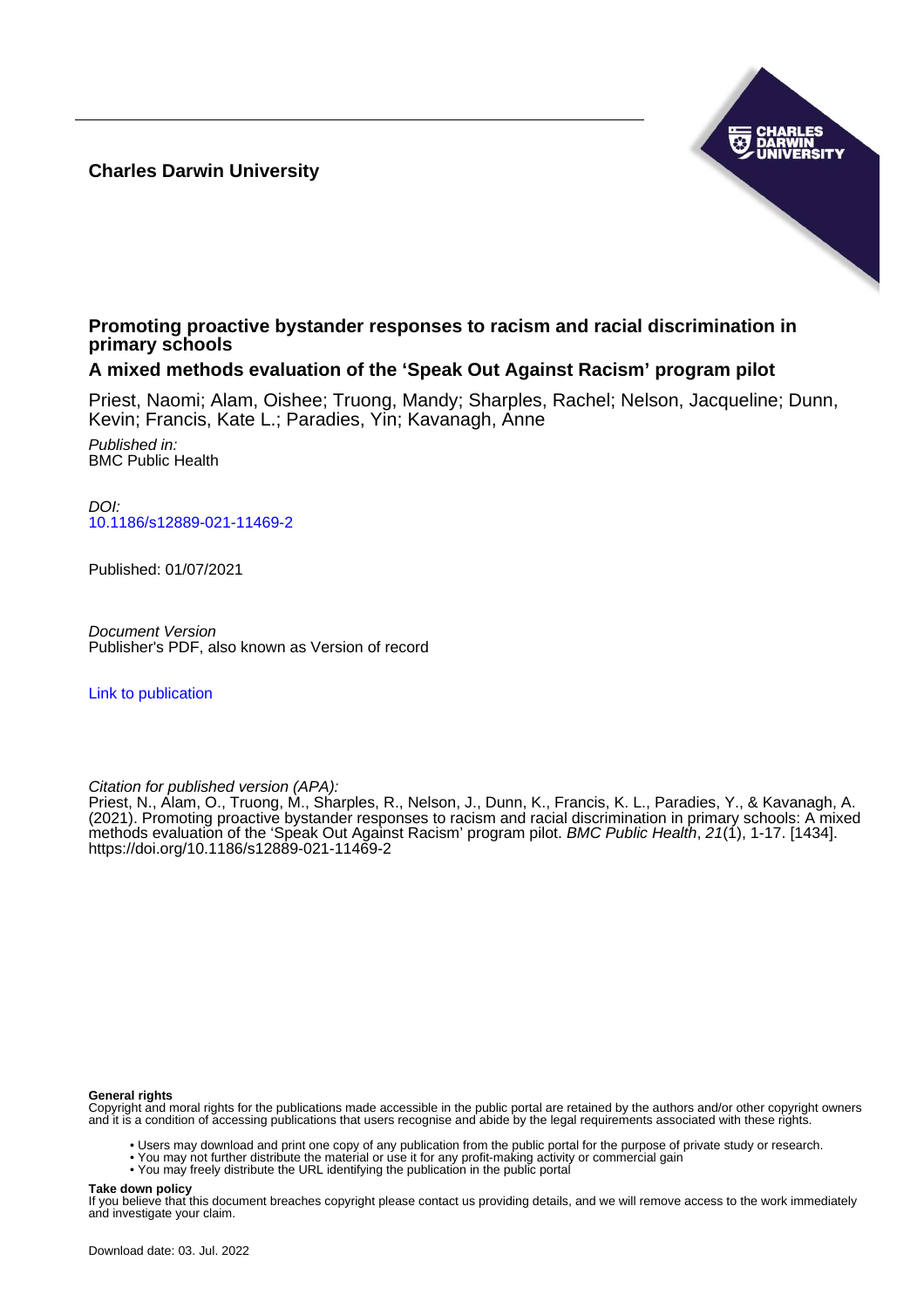# Promoting proactive bystander responses to racism and racial discrimination in primary schools: a mixed methods evaluation of the 'Speak Out Against Racism' program pilot

Naomi Priest<sup>1,2\*</sup>, Oishee Alam<sup>3</sup>, Mandy Truong<sup>4,5</sup>, Rachel Sharples<sup>3</sup>, Jacqueline Nelson<sup>6</sup>, Kevin Dunn<sup>3</sup> , Kate L. Francis<sup>2</sup>, Yin Paradies<sup>7</sup> and Anne Kavanagh<sup>8</sup>

### Abstract

**Background:** Racism and racial discrimination are fundamental causes and determinants of health and health inequalities globally, with children and adolescents particularly vulnerable. Racial discrimination is a common stressor in the lives of many children and adolescents, with growing evidence of negative associations between racial discrimination and multiple domains of child and adolescent health. Addressing racism and racial discrimination must be core public health priorities, even more so among children and young people. Schools are key settings in the lives of children and adolescents and become increasingly more important to identity formation. School communities, teachers and peers greatly influence children and adolescents' beliefs about race and difference. Schools are therefore key sites for the delivery of population-based programs to reduce racism and promote proactive bystander behaviour and healthy resistance to racism among all children and adolescents as well as among the adults.

Methods: This study examines the feasibility and acceptability of the 'Speak Out Against Racism (SOAR)' program, a whole of school, multi-level, multi-strategy program that aimed to promote effective bystander responses to racism and racial discrimination in primary schools. A mixed-methods, quasi-experimental design was used. Students in Years 5 and 6 (10–12 years) across six schools completed surveys pre- and post- intervention ( $N = 645$ ; 52% female; 6% Indigenous, 10% Middle Eastern, African, Latinx or Pacific Islander, 21% Asian, 52% Anglo/European). Focus groups with students and interviews with staff collected qualitative data about their experiences of the program and their views about the program's perceived need, implementation, impacts and suggested improvements.

\* Correspondence: [naomi.priest@anu.edu.au](mailto:naomi.priest@anu.edu.au) <sup>1</sup>

<sup>1</sup> Centre for Social Research and Methods, College of Arts & Social Sciences, Australian National University, RSSS Building, Canberra 2601, Australia 2 Population Health, Murdoch Children's Research Institute, Royal Children's Hospital, Melbourne, Victoria, Australia

Full list of author information is available at the end of the article

### © The Author(s), 2021 **Open Access** This article is licensed under a Creative Commons Attribution 4.0 International License, which permits use, sharing, adaptation, distribution and reproduction in any medium or format, as long as you give appropriate credit to the original author(s) and the source, provide a link to the Creative Commons licence, and indicate if changes were made. The images or other third party material in this article are included in the article's Creative Commons licence, unless indicated otherwise in a credit line to the material. If material is not included in the article's Creative Commons licence and your intended use is not permitted by statutory regulation or exceeds the permitted use, you will need to obtain

data made available in this article, unless otherwise stated in a credit line to the data.

permission directly from the copyright holder. To view a copy of this licence, visit [http://creativecommons.org/licenses/by/4.0/.](http://creativecommons.org/licenses/by/4.0/) The Creative Commons Public Domain Dedication waiver [\(http://creativecommons.org/publicdomain/zero/1.0/](http://creativecommons.org/publicdomain/zero/1.0/)) applies to the





# **RESEARCH CHE Open Access**



# **RMC**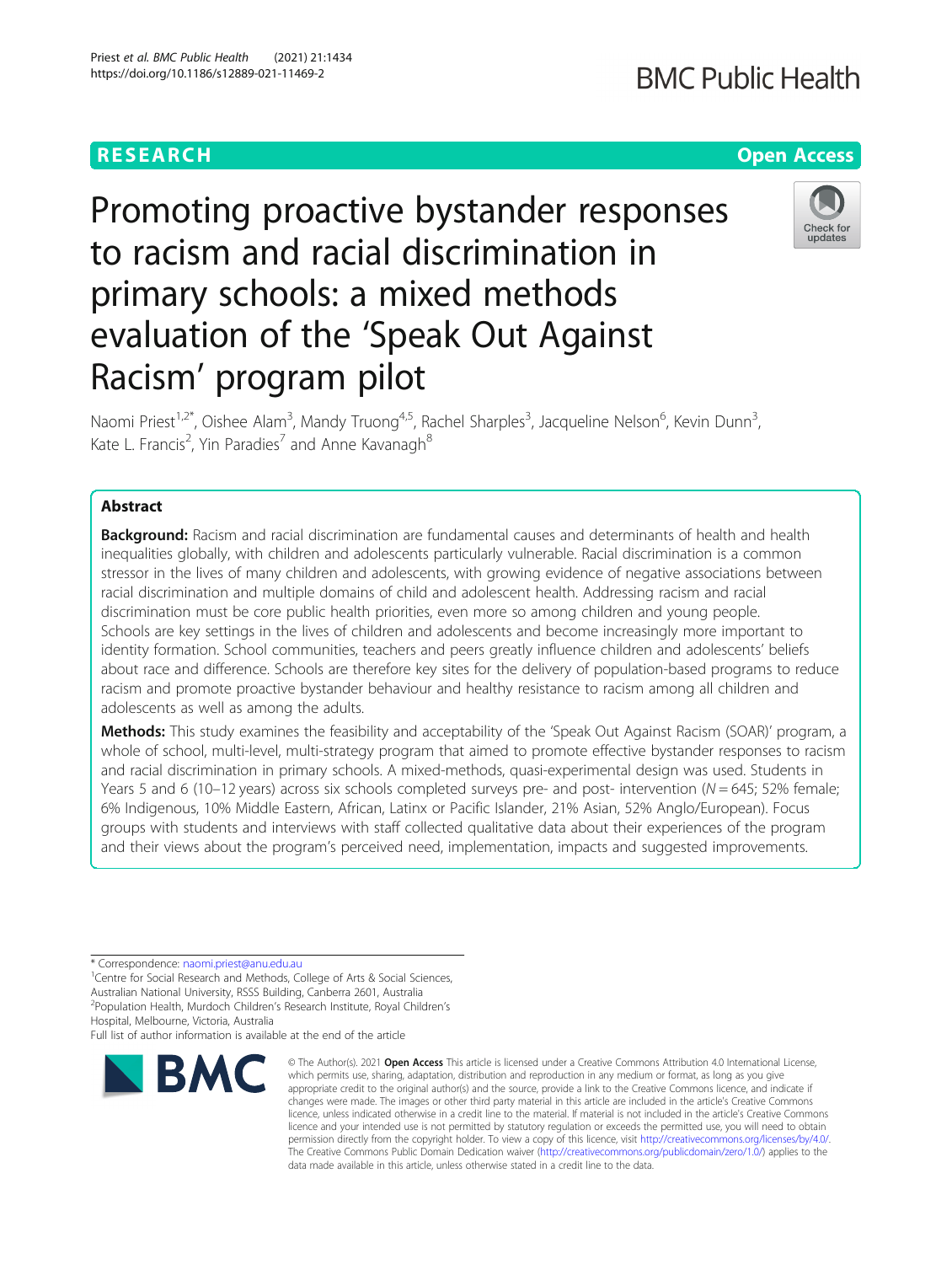Results: Quantitative data showed student prosocial skills and teacher inter-racial climate improved in intervention schools compared to comparison schools. Qualitative data highlighted teacher attitudinal and behaviour change regarding racism, and student reduced interpersonal racial discrimination, improved peer prosocial norms, commitment to anti-racism, knowledge of proactive bystander responses and confidence and self-efficacy to intervene to address racism.

**Conclusions:** This study provides quantitative evidence of the potential of the SOAR program to improve the prosocial skills of students and their perceptions of the inter-racial school climate provided by their teachers. This program also provided qualitative evidence of the potential to promote teacher and student attitudinal and behavioural change. Further refinement and testing of the program in a large scale implementation trial is recommended.

Keywords: Racism, School-based intervention, Child health, Mixed-methods

#### Background

Racism and racial discrimination are fundamental causes and determinants of health and health inequalities glo-bally [\[1](#page-16-0), [2\]](#page-16-0). Children and adolescents are particularly vulnerable to racism's harms [\[3](#page-16-0), [4](#page-16-0)]. Racism is an organised system of oppression that classifies and ranks social groups into 'races' and devalues, disempowers and differentially allocates power and resources to those considered inferior [\[5](#page-16-0), [6](#page-16-0)]. Racial discrimination is the behavioural expression of racism by actions at individual or institutional levels [\[7](#page-16-0)]. Racism and racial discrimination have profound impacts on the lives of children and adolescents, their families and communities, shaping risks and opportunities and creating unjust, unnecessary, and preventable differences in health between social groups throughout the life-course and across generations [[8,](#page-16-0) [9](#page-16-0)]. The COVID-19 pandemic and concurrent resurgence of the Black Lives Matter movement and attention to the public health emergency of racism around the world have heightened attention to the enduring social and structural injustices that are derived from racism as a system of oppression and of the critical need for action to address them [[10](#page-16-0)].

Racial discrimination is a common stressor in the lives of many children and adolescents, with growing empirical evidence of negative associations between racial discrimination and multiple domains of child and adolescent health  $[4, 11-13]$  $[4, 11-13]$  $[4, 11-13]$  $[4, 11-13]$  $[4, 11-13]$  $[4, 11-13]$  $[4, 11-13]$ . Longitudinal studies have documented effects of racial discrimination on mental health [\[14,](#page-16-0) [15](#page-16-0)], substance use [\[16\]](#page-16-0), cortisol dysregulation  $[17]$  $[17]$ , allostatic load  $[18]$  $[18]$ , epigenetic aging  $[19]$  $[19]$  and in-flammation [\[20\]](#page-16-0) among youth. Evidence also documents that impacts of racial discrimination are not limited to experiences where children and adolescents are direct targets of racism. Vicarious experiences of racial discrimination, including witnessing as a bystander or hearing about others' experiences, are also associated with child and adolescent health outcomes including negative and positive dimensions of mental health and sleep duration, latency and quality [[21,](#page-16-0) [22\]](#page-16-0). Concern about increasing societal discrimination is also associated with adolescent behavioural outcomes and depression [\[23](#page-16-0)]. These findings suggest that wide-ranging action and population-level interventions to promote societal antiracism and bystander action by individuals are needed. Population-level health interventions are those that alter underlying conditions and determinants of health and health inequities in order to change the distribution of health risk across a population or large group of people [[24\]](#page-16-0). If we are to optimise wellbeing for all children, adolescents and their adult caregivers, we must work towards eradicating racism and both direct and vicarious racial discrimination from the lives of children and adolescents [[25\]](#page-16-0). Evidence-based population level programs that counter racism in education settings and that promote healthy resistance to racism among all children and adolescents as well as among the adults in their lives are identified as key priorities for child and adolescent health in a 2019 policy statement from the American Academy of Pediatrics [[25](#page-16-0)]. Rigorous research that examines the impacts of such interventions on child and adolescent health remains an outstanding priority, with health equity unable to be achieved without addressing racism as a fundamental cause [[25,](#page-16-0) [26\]](#page-16-0).

The importance of teaching children and adolescents to recognise and reject racism and racial discrimination is also supported by developmental science research that shows childhood and adolescence are foundational to the development of prosocial and intergroup attitudes, beliefs and behaviours as well as to identity formation [[27](#page-16-0)–[29](#page-16-0)]. However, while doing so has many potential benefits for population health equity and for individuals and their families, as with anti-racism programs more broadly, such programs also have risks and can do harm if poorly designed and implemented [[27,](#page-16-0) [30\]](#page-16-0). Specific potential harms to children and adolescents identified in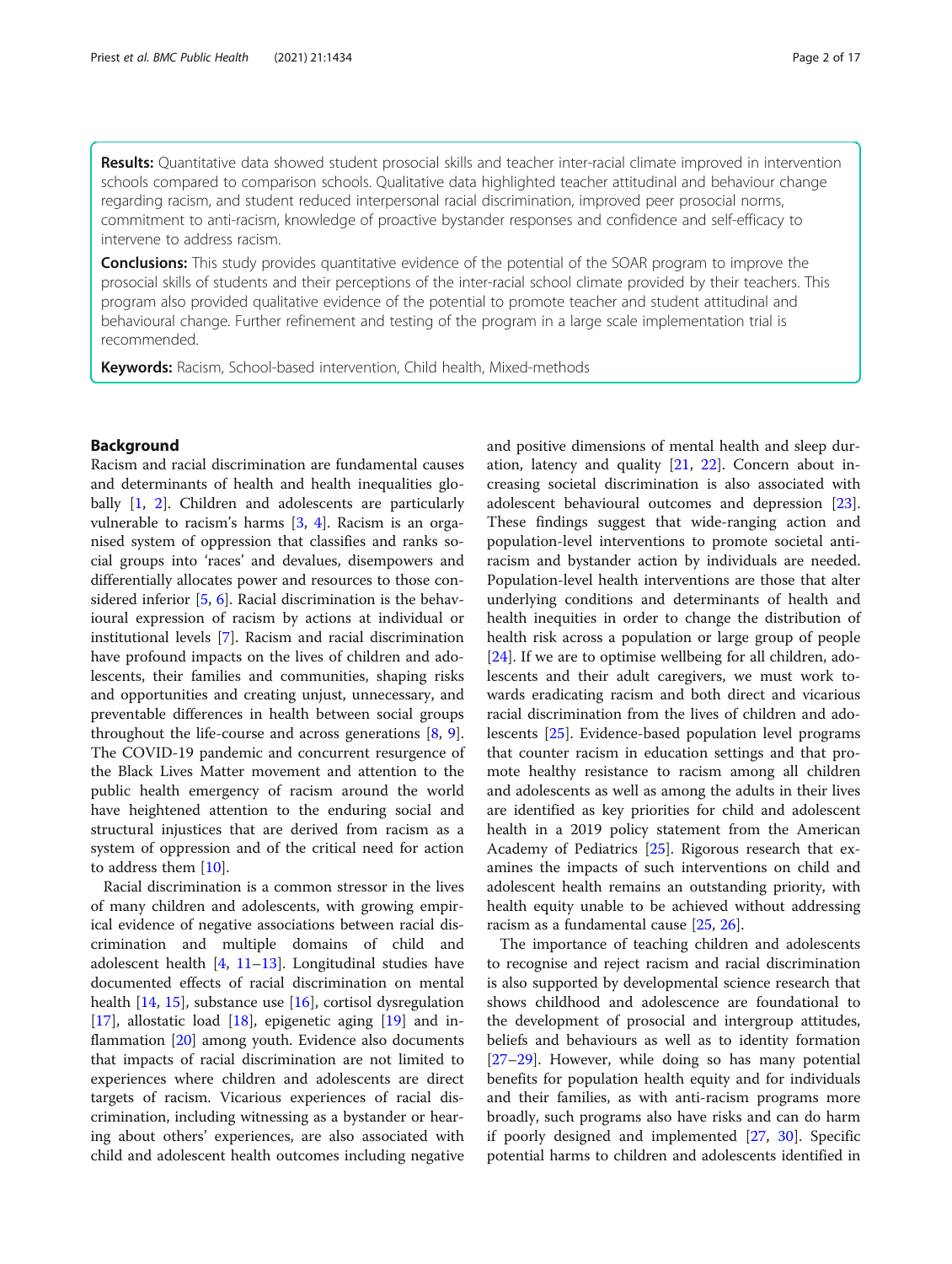the theoretical and empirical literature include heightened negative emotions including anger, distress and anxiety among those who are targets of racism, guilt and defensiveness among non-stigmatised groups, and increased stereotyping and bias and mistrust of other groups [\[27](#page-16-0)]. Programs that solely provide materials or are unstructured discussions have been found to be ineffective and likely to do harm [\[27](#page-16-0), [31,](#page-16-0) [32](#page-16-0)]. Similarly, one off isolated events are likely to reinforce tokenistic, othering or celebratory approaches to diversity [\[27](#page-16-0), [31](#page-16-0), [32\]](#page-16-0). In contrast, interventions considered most effective are those that target structural, systemic and institutional change as well as individual-level attitudes and beliefs, and are grounded in developmental and theory and evidence [\[27](#page-16-0), [31](#page-16-0), [32](#page-16-0)]. This further reinforces the importance of empirically designed programs that have undergone high quality effectiveness evaluations to ensure interventions do no harm and do not perpetuate the very issues they are intending to address.

Schools are key settings in the lives of children and adolescents and become increasingly more important to identity formation as they develop and function outside of the family unit [\[33](#page-16-0)]. School communities, teachers and peers greatly influence children and adolescents beliefs about race and difference [\[34](#page-16-0)–[36\]](#page-16-0) and the extent to which they perpetuate, tolerate or intervene in situations of conflict [\[37](#page-16-0)]. Schools are also settings in which children and adolescents and their families experience and witness racism and racial discrimination [[38](#page-16-0)–[41](#page-17-0)]. This includes interpersonal discrimination from peers, teachers and other school community members as well as at an institutional, systemic level such as via curriculum content, pedagogical approaches and discipline procedures [[42](#page-17-0)–[44\]](#page-17-0). Schools are therefore key sites for the delivery of population-based programs to reduce racism and promote proactive bystander responses not only because they have "captive" populations but because they are powerful sources of influence on racism and responses to it at multiple levels.

While there is strong theoretical and empirical support for population-level school-based programs that counter racism and promote proactive responses to it, empirically tested programs are required. There remains an ongoing need for such programs to be evaluated rigorously, including their effectiveness in changing attitudes, beliefs and behaviours over time [\[32,](#page-16-0) [41](#page-17-0), [45](#page-17-0)], their impacts on health outcomes [[25\]](#page-16-0) and any unintended negative consequences [[27\]](#page-16-0). There are several theoretically sound, rigorously evaluated interventions that are shown to be effective at promoting prosocial bystander action in response to bullying and in reducing bullying behaviours  $[46-49]$  $[46-49]$  $[46-49]$  $[46-49]$  $[46-49]$  and at increasing the social norms within schools to reduce conflict [[37\]](#page-16-0). Yet there is a lack of robust evidence for population-based school-based

programs specific to racism and racial discrimination and associated bystander responses.

Racial discrimination and bullying are related but conceptually distinct factors in the lives of children and adolescents [[12,](#page-16-0) [50,](#page-17-0) [51\]](#page-17-0). Racial discrimination is related primarily to group membership and social identities related to race and ethnicity, and fundamentally an expression of societal and structural forces of stratification and maintenance of status differences and social hierarchies [[37,](#page-16-0) [50](#page-17-0)]. In contrast, bullying is related to individual traits and behaviours and occurs repeatedly at an interpersonal level [\[50](#page-17-0)]. Racism and racial discrimination interventions therefore need specific, theoretically driven components that address factors not involved in interpersonal bullying. Interventions focused on bullying are unlikely to be effective in addressing racism and racial discrimination if they do not address societal and structural drivers and forces at their core.

Best practice guidance for the development and evaluation of complex interventions, defined as interventions with several interacting components, recommends that they are developed using best available evidence and appropriate theory and then tested using a carefully phased approach starting with a series of pilot studies [[52](#page-17-0)]. Pilot studies that assess feasibility and acceptability of the intervention are thus considered critical to the development and evaluation of complex interventions and provide valuable insights regarding the appropriateness of procedures, recruitment and retention, and acceptability of the program to participants. They also contribute important information about how the program can be modified before a more definitive effectiveness evaluation [[52\]](#page-17-0). The use of mixed methods, both quantitative and qualitative, is considered particularly important in feasibility pilot studies [[52](#page-17-0)]. Consistent with these recommendations, this study aimed to investigate the feasibility and acceptability of 'Speak Out Against Racism' (SOAR) a novel, multicomponent intervention program to promote proactive bystander responses to racism and racial discrimination in Australian primary schools. Specifically, this study aimed to address the following research questions: 1) What was the effect of the SOAR program on: student reported bystander responses, self-efficacy to intervene, peer prosocial norms, and perceived school climate (primary outcomes); and student social and emotional wellbeing, school connectedness, sleep, and experiences of racial discrimination (secondary outcomes); 2) How appropriate were the survey measures for evaluation of this program?; 3) What were the experiences of school students and staff participating in the program?

#### Overview of the SOAR program

The SOAR program was designed to be a whole of school, multi-level, multi-strategy program that aimed to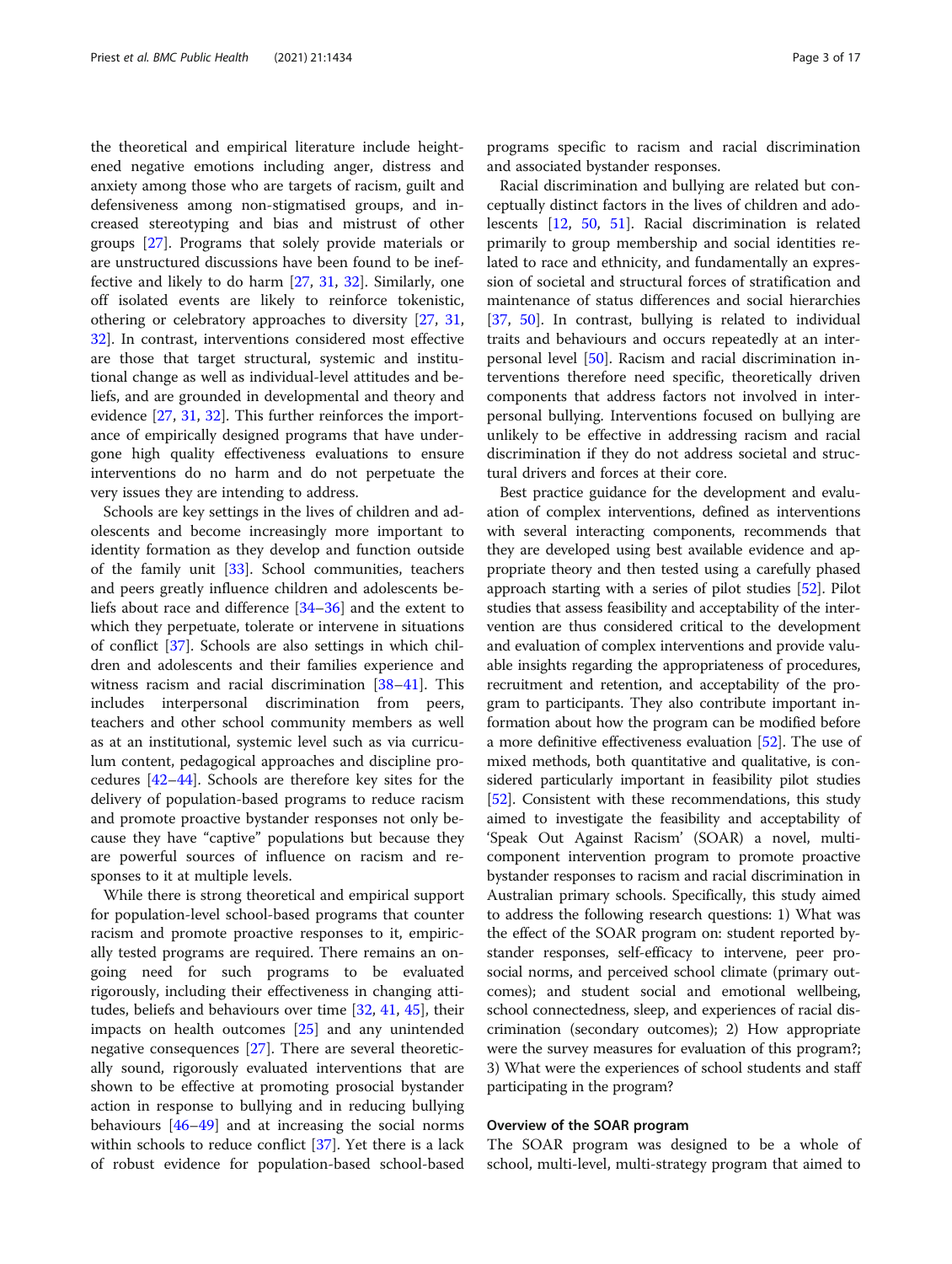promote effective bystander responses to racism and racial discrimination in primary schools. Specifically, it aimed to increase knowledge and practical skills for proactive bystander responses to racism and racial discrimination and to improve peer social norms and the school climate regarding racism and racial discrimination. SOAR drew on a multifaceted theoretical background, spanning theory and evidence on anti-racism, antibullying, prejudice reduction, child socio-cognitive development and social conflict in schools. This included evidence that the most effective programs are those that are: multi-level, considering stigmatised and nonstigmatised groups across intrapersonal, interpersonal, and systemic levels and include all students, those who experience racism as well as those who do not [[27](#page-16-0), [31](#page-16-0), [53\]](#page-17-0); whole of school approaches that include school policies and guidelines, curriculum and pedagogy, teacher training and development, student support and development, parent and community involvement and monitoring and reporting [[54\]](#page-17-0); focused on age-related cognitive skills and processing such as perspective taking and empathy, multiple classification, dual identity, moral reasoning (thinking and feeling about fairness) not only on intergroup contact [[32](#page-16-0), [41](#page-17-0)]; increase school prosocial norms to reduce conflict [\[37\]](#page-16-0); and sustained and integrated over extended periods of time [[54\]](#page-17-0).

SOAR spanned six mutually reinforcing elements: teacher training and development; curriculum and classroom materials; student support and development; parent and community involvement; school policies and guidelines; and monitoring and reporting of racial discrimination. Teacher training and development: 2 days of face-to-face training were provided for classroom teachers delivering the SOAR curriculum and classroom materials as well as any other interested school staff. These training workshops were presented by research staff from the Australian National University (NP, MT) together with staff from a service provider working with schools to support students of refugee backgrounds. New South Wales (NSW) Department of Education staff attended the NSW training and development workshops. After the training workshops, coaching sessions were delivered via phone or online throughout the program to enable staff to debrief with the research team and troubleshoot any issues. Curriculum and classroom materials: the SOAR classroom materials constituted an eight-week unit of work that included suggested activities and questions. The framework for this unit of work and classroom materials were developed by the research team (NP, OA), then workshopped and refined prior to implementation with classroom teachers and school support staff who had experience working with children from culturally, racially and religiously diverse communities, and reviewed by education department staff.

These activities were facilitated in-class by classroom teachers, and culminated in the development of a class charter on pro-active anti-racist bystander action. Student support and development: the pedagogical approach of the SOAR program had a strong focus on students as experts and engaged learners throughout. This was foundational to the classroom materials and culminated in 'Team SOAR' student-led sessions for the second half of the program. 'Team SOAR' was a team of student influencers selected by teachers and classmates at the end of the eight-week unit of work to continue to promote the principles of SOAR. They held student-led meetings to develop materials and activities for their peers and the wider school community. Parent and community involvement: Team SOAR students developed activities to engage with parents and the wider community, and to communicate SOAR principles more broadly. School policies and guidelines: An audit tool was provided to support school leadership to review policies and guidelines regarding racism and racial discrimination and to develop a plan for future action in this area. Monitoring and reporting of racial discrimination: Schools were provided with the opportunity for school-level reports on survey data and the audit tool encouraged schools to review their monitoring and reporting systems, policies and guidelines.

#### Method

#### Study design and approach

A mixed-methods, quasi-experimental design was used to evaluate the SOAR program pilot. Quantitative data collection examined program effects via student surveys pre- and post- intervention and also enabled exploration of the appropriateness of these survey measures to evaluation of this program. The primary outcomes of the student survey were: student reported bystander responses, self-efficacy to intervene, peer pro-social norms, and perceived school climate. Secondary outcomes were: student social and emotional wellbeing, school connectedness, sleep, and experiences of racial discrimination. Quantitative longitudinal measures of change were collected via student questionnaires administered at baseline and follow up. Qualitative data included interviews and focus group discussions exploring experiences of school students and staff participating in the program and student and staff views regarding perceived need for the program, program implementation, program impacts and suggested improvements. The study was preregistered with the Australian New Zealand Clinical Trials Registry (ACTRN12617000880347).

#### Recruitment

To recruit schools, emails describing the SOAR program were sent in late 2017 to primary schools in two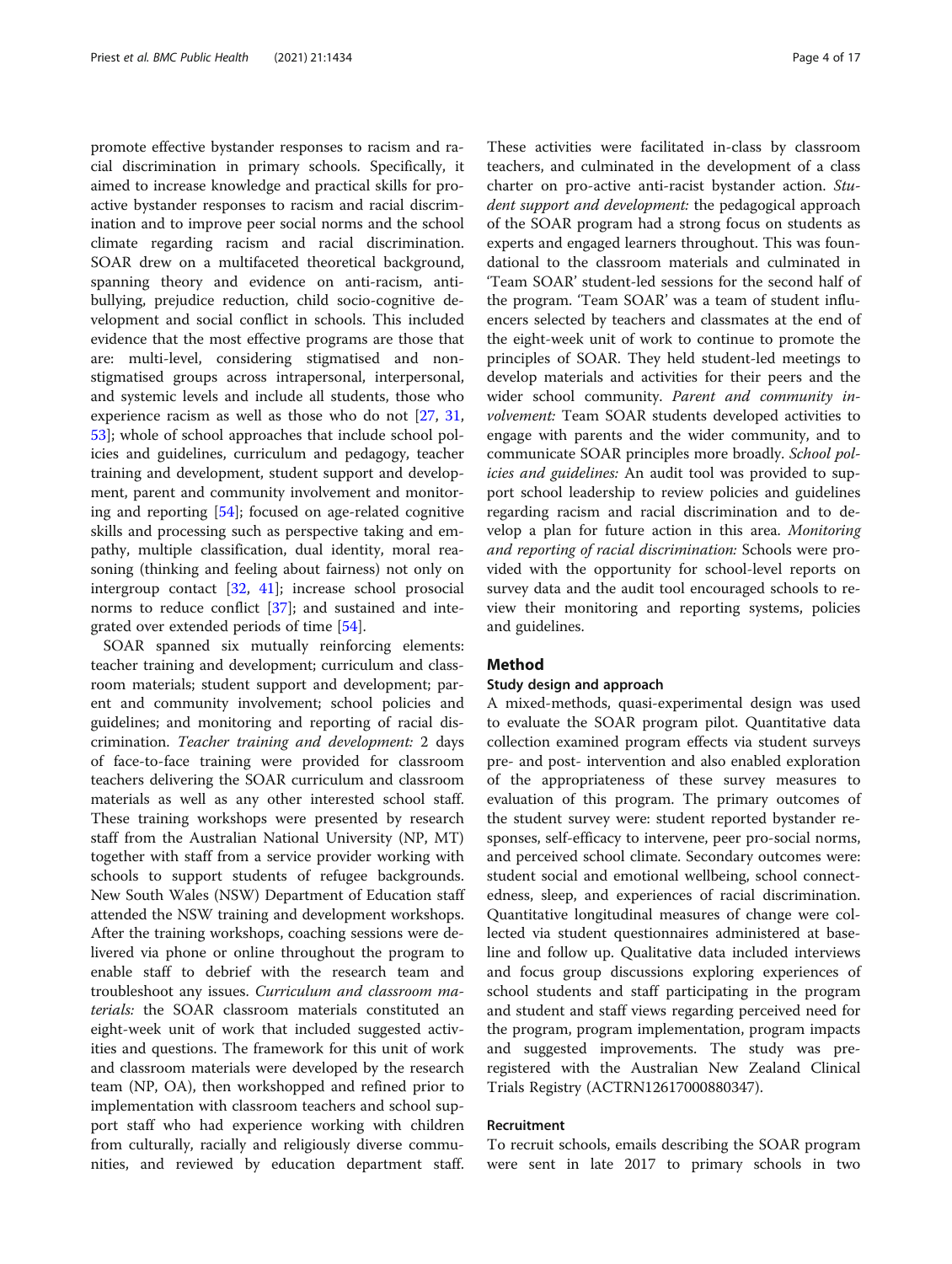Australian states (New South Wales (NSW) and Victoria) and information about the study was disseminated via community and education networks. This information described the goals and content of SOAR and included details about how to join the study. Four volunteer schools (two in NSW and two in Victoria) agreed to participate in the study as intervention schools. Two volunteer schools in NSW agreed to participate as comparison schools. A further volunteer school in Victoria initially agreed to participate in the study as an intervention school but withdrew after classroom teachers became aware of the time commitment involved. Data from this school is not included in this present study. All students in Years 5 and 6 (ages 10–12 years) in each of the six participating schools were invited to participate in the study. Ethics approval was obtained from the Australian National University and from each state government education department, with permission obtained from each participating school principal and staff member alongside parent consent and student assent.

Quantitative data collection took place at the beginning of Term 1 in February 2018 and again at the end of Term 2 in August and September 2018 after completion of the SOAR program, in both intervention and comparison schools. (In Australia school starts late January and concludes mid-late December with the year broken into four terms). Students completed online or paper surveys in classrooms supported by SOAR research staff. Each school negotiated their preferred survey mode (online or paper) prior to data collection and all students in each school completed surveys using the same mode. Six hundred and forty-five students completed surveys across the six participating schools, 252 students in comparison schools and 393 students in intervention schools. Survey instruments had previously been used in a large scale population level survey of school students  $(n = 4664)$  across NSW and Victoria [[11](#page-16-0), [22](#page-16-0)].

Qualitative data collection took place in intervention schools in August and September 2018. Key informant interviews with school staff and focus groups with students were conducted. Ten staff interviews were conducted across the four intervention schools (five in each state). Those interviewed included teachers responsible for delivering the SOAR program, school leaders such as Assistant Principals, affiliated staff such as Anti-Racism Contact Officers and wellbeing teachers. Nine focus groups with students (five in NSW and four in Victoria) were conducted across the four intervention schools. Focus groups ranged from two to eight participants, with most containing six participants and ranged from 18 to 25 min duration. All qualitative data collection occurred on site at the participating schools and was audio-recorded and transcribed.

#### Measures

Quantitative data

#### Primary outcomes Bystander responses

Students were asked 11 items about their bystander responses adapted from the Participant Role Questionnaire [[55\]](#page-17-0). Items comprised three sub-scales 'Assistant', 'Defender' and 'Outsider'. Students were asked when they saw other students treated unfairly because of their race/ ethnicity/cultural background how often they engaged in each response (e.g. I joined in, I helped the student being treated badly, I didn't do anything). Response options were Never/Hardly ever/Sometimes/Most of the time/ Always and scored 1–5. Sum scores of items were created for each scale, with high scores indicating a negative outcome for assistant and outsider scales and a positive outcome for defender scales (Cronbach's  $\alpha$  = 0.80 assistant; defender  $\alpha$  = 0.90; outsider  $\alpha$  = 0.74).

#### Self-efficacy to intervene

Students were asked four items about their selfefficacy to intervene when they saw other students treated unfairly because of their race/ethnicity/cultural background. They were asked 'How confident are you that you could… stop it; help them feel better or cheer them up; go to a teacher for help; go to another adult for help.' Response options were Not at all confident/ Not very confident/Neither confident nor unconfident/ Confident/Very confident and scored 1–5. A sum score of these items was created with a high score indicating a positive outcome [[56](#page-17-0)–[58](#page-17-0)] (Cronbach's α = 0.80).

#### Perceived school inter-ethnic climate

Students were asked seven questions about their perceptions of the inter-ethnic climate of their school adapted from the School Interracial Climate Scale [\[59](#page-17-0)]. Three questions were about the teacher climate (e.g. Teachers encourage students to make friends with students of different racial/ethnic/cultural backgrounds; Teachers here like students of different ethnic groups to understand each other) and four about the peer climate (e.g. Students are able to make friends with students from different racial/ethnic/cultural backgrounds). Response options were Strongly disagree/Disagree/Neither agree or disagree/Agree/Strongly agree scored as 1–5. A sum score was created each for teacher and peer climate with a high score indicating a more positive climate (Cronbach's α = 0.76 teacher; Cronbach's α = 0.46 peer). Attempts to revise the peer climate scale and reduce the number of items using factor analysis did not increase the Cronbach's alpha to an acceptable level.

#### Peer pro-social norms

Students responded to five questions about their perceptions of the pro-social norms of their school peers. They were asked 'How many students at your school… Stand up for students who are made fun of or bullied?;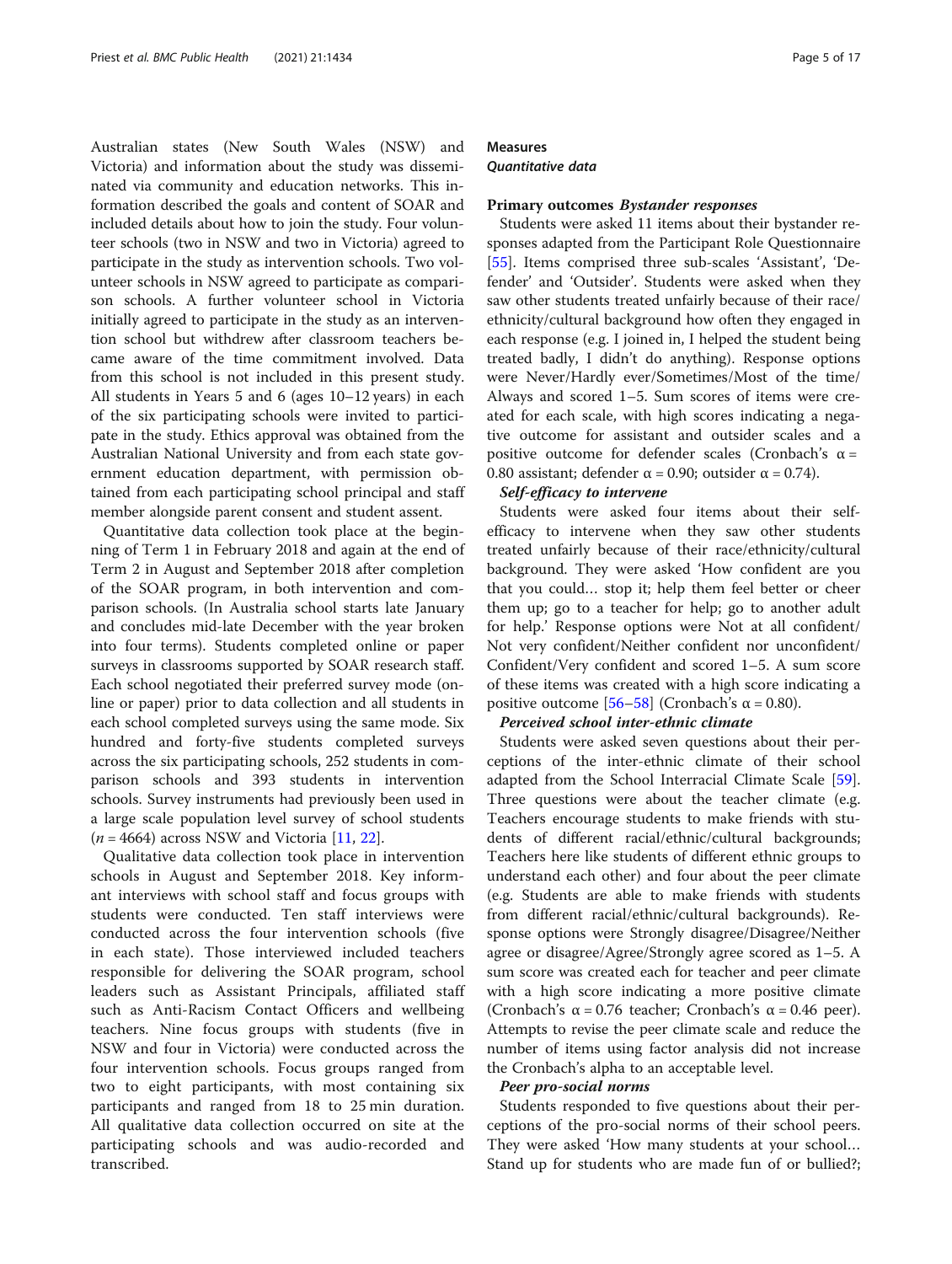Help other students even if they don't know them well?; Care about other people's feelings?; Help stop arguments between other students?; Are nice to everyone, not just their friends?'. Response options were Hardly any/Few/ Some/Most/Almost all and scored as 1–5. A sum score of these items was created with a high score indicating a positive outcome [[60\]](#page-17-0) (Cronbach's α = 0.87).

#### Secondary outcomes Socioemotional adjustment

The Strengths and Difficulties Questionnaire (SDQ) is a brief questionnaire assessing the psychological adjust-ment of children and youth [[61\]](#page-17-0). The youth-reported (11–17 years) SDQ consists of 25 items across five subscales. We examined total difficulties scale and child strengths in relation to prosocial behavior. The SDQ prosocial scale items reflect student perception of their own prosocial behaviour (I try to be nice to other people, I usually share with others, I am helpful if someone is hurt, I am kind to younger children, I often volunteer to help others). The SDQ is not intended to be used as a diagnostic instrument; rather, it indicates problematic emotions and behaviors across a range from normative to highly elevated [\[62](#page-17-0)]. While cut-points have been developed for the SDQ these have not been validated for ethnic minority youth; continuous scores are analyzed herein. The SDQ is the most commonly used measure of child and youth mental health in Australia and has been shown to be psychometrically sound in Australia [\[63,](#page-17-0) [64](#page-17-0)].

# School connectedness

#### Loneliness at school

Five items asked students about their connectedness at school [\[65](#page-17-0)], e.g. 'I have nobody to talk to; It's easy for me to make new friends; I can find a friend when I need one'. Response options were Not true at all/Hardly ever true/Sometimes true/True most of the time/True all of the time coded as 1–5. Items were reverse coded as required and a sum score was created with a high score indicating a negative outcome (Cronbach's  $\alpha$  = 0.70).

#### Teacher empathy

Students were asked four questions about their teachers' empathy adapted from the Department of Education and Training Victoria's Attitudes to School Survey. e.g. 'My teachers care about me; My teachers are good at dealing with racism when it happens'. Response options were Strongly disagree/Disagree/Neither agree nor disagree/Agree/Strongly agree. A sum score was created with a high score indicating a positive outcome (Cronbach's  $\alpha$  = 0.82).

#### Inter-ethnic contact

Five questions were asked about student inter-ethnic contact, e.g. 'I have participated in cultural events with people from other racial/ethnic/cultural backgrounds' [[60\]](#page-17-0) adapted from [[66\]](#page-17-0). Response options were Strongly disagree/Disagree/Neither agree nor disagree/Agree/

Strongly agree and scored as 1–5. A sum score of these items was created with a high score indicating a positive outcome (Cronbach's α = 0.81).

#### Sleep

Sleep duration was self-reported with students asked what time they fall asleep and wake up on a usual school day and on a non-school day. Sleep duration was calculated as the difference between reported sleep time and reported wake-up time, separately for school and nonschool days. Sleep latency was measured using a single item 'During the last four weeks, how long did it usually take for you to fall asleep'. A 3-category analytic variable was created:  $0-30$ ,  $30-60$ ,  $>60$  mins [[67](#page-17-0)]. Sleep disruption was measured using a single item 'During the past four weeks, how often did you awaken during your sleep time and have trouble falling back to sleep again?' A 3 category analytic variable was created: None/A little, Some/A good bit, Most/All. These items have previously been used with children and adolescents from diverse ethnic backgrounds [\[67\]](#page-17-0).

#### Racial discrimination

#### Direct experiences of racial discrimination

Student reports of racial discrimination experiences were measured using 10 items drawn from the Adolescent Discrimination Distress Index [\[68\]](#page-17-0) together with two items used previously with diverse Australian school students [[39](#page-16-0)]; see Additional file [1.](#page-15-0) Items assessed discrimination by peers at school (4 items), by school personnel (3 items) and by others in the society (5 items). Each discrimination item was then followed by the attribution ('because of…') with 'your race/ethnicity/ cultural background' being one of three non-mutually exclusive options. 'Culture' is commonly used to refer to race or ethnicity in Australian community vernacular so was included in the attribution following previous approaches [[39,](#page-16-0) [51](#page-17-0)]. Frequency of each experience was indicated from 0='This did not happen to me', 1='Once or twice', 2='Every few weeks', 3='About once a week', to 4='Several times a week or more'. Following previous approaches [\[68](#page-17-0)] a sum score was created by calculating the mean frequency rating these items (Cronbach's  $\alpha$  = 0.91).

#### Vicarious racial discrimination

Student reported vicarious discrimination was measured using five items drawn from previous Australian studies; four items assessed discrimination from peers at school and one item assessed discrimination from teachers [[39\]](#page-16-0). Students were asked how often they had seen other students treated unfairly e.g. treated with less respect by other students because of their race/ethnicity/ cultural background (4 items), and how often they had seen 'other students being picked on or treated with less respect by teachers at this school because of their race/ ethnicity/cultural background?' (1 item). Response options were  $0 =$  Never,  $1 =$  Hardly ever,  $2 =$  Sometimes,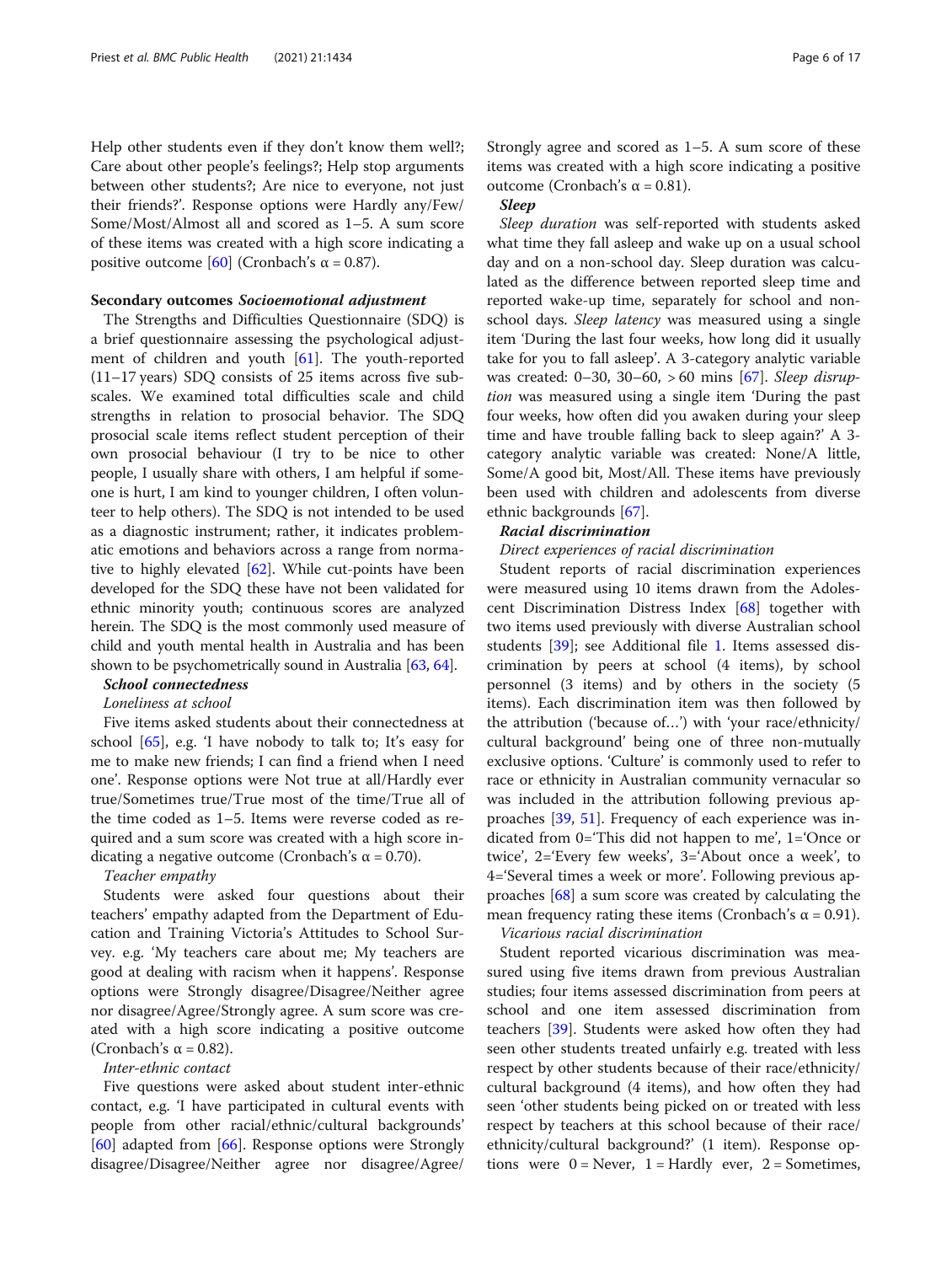$3 =$  Most of the time, and  $4 =$  Always. Following previous approaches  $[68]$  $[68]$  $[68]$  a sum score was created by calculating the mean frequency rating these items (Cronbach's α = 0.88).

Socio-demographics Ethnicity was measured using a self-reported variable with categories developed for the study. Self-reported race/ethnicity is not routinely collected in Australia so a standard classification is not available. Students were able to select multiple categories and an open-ended 'other' category was available. Following international approaches [[69](#page-17-0)], a prioritization method was used to classify multiple responses into mutually exclusive categories based on level of stigmatization in Australia in the following order: Indigenous; Pacific Islander, Maori, Middle Eastern, African, Latinx (non-Asian ethnic minority); Asian; Anglo/European (white) [\[22](#page-16-0)]. A 'Other/missing' category was also included in the ethnicity analytic variable. We recognize the considerable heterogeneity within each of these groups and do not wish to confuse or conflate Indigenous or ethnic identities while creating analytic categories with sufficient numbers for analysis. Religion was selfreported with the following analytic categories used (no religion, Christian, Islam, other religion (Buddhism, Hinduism, Judaism, other). Gender (female, male, and other) and School Year (5 or 6) were self-reported. Socioeconomic position at the school level was measured using the Index of Community Socio-Educational Advantage, a composite of average parent occupation and education across students, school geographic location, and proportion of Indigenous students [\[70](#page-17-0)].

Across the sample of  $n = 645$  students, 15% had data available for baseline only; 11% had follow up data only. These missing data are likely related to student absenteeism on data collection days given the surveys were completed as a one-off during classroom time. Across the  $n = 645$  sample, bystander response measures had the highest levels of missingness (10% no data) with other outcomes having far less missing (e.g. self-efficacy to intervene 2%; peer prosocial norms 4%; school climate 1%; discrimination 1%).

#### Qualitative data

Qualitative data collection entailed semi-structured interviews with classroom teachers and school leaders and semi-structured focus groups with students. Interviews and focus groups were guided by topic guides that explored staff and student experiences of the program including perceived need for the program, program implementation, program impacts and suggested improvements. Open-ended questions aimed to capture indepth descriptions of the experiences and impacts of the project on staff, students and schools.

#### Data analysis **Quantitative**

Demographic characteristics of the sample by individual school and by study arm (comparison and intervention) were described. Multilevel mixed effect models were used for analysis of pre- and post- survey findings to account for the non-independence in the data, in our case paired data on individual students within a school. These models also enabled the analysis to make use of all data available, that is participants with baseline or follow up data only as well as those with data at both timepoints. A linear mixed model was fitted for each of the continuous outcomes and a logistic mixed model was fitted for each of the categorical outcomes. This study is both a pre-post study design and control/ intervention study, therefore in the models an interaction term is included. The interaction term is included in the model to quantify the effect of the intervention, as this represents the difference between study group (intervention compared to control) and the time period (post vs pre). A statistical difference is quantified as a  $p$  value of less than 0.05.

#### **Oualitative**

Following transcription of the recordings, interviews and focus groups were thematically coded and analysed using NVivo. The coding framework was developed using a combination of theoretically-driven (a priori) and inductively from the data. The data was analysed under ten thematic nodes. Staff and student data were analysed separately. Multiple researchers conducted coding and discussed findings iteratively with each other during the analysis process, as well as with the wider research team, to triangulate findings, enhance reflexivity and reduce the risk of bias.

#### Results

#### Characteristics of the study population

The participating schools spanned metropolitan, outer metropolitan and regional areas across NSW and Victoria. School characteristics and demographic characteristics of participating students by school and by intervention and comparison group are shown in Table [1.](#page-8-0) A total of 252 students completed surveys across the two comparison schools and 393 students across the four intervention schools. Student demographic characteristics by school, and by intervention and comparison group are shown in Table [1](#page-8-0). Gender and year level were relatively balanced across all schools, and across intervention and comparison groups. Similar proportions of students identified as Indigenous across comparison (6%) and intervention (6%) schools, although these students were concentrated in schools and not evenly distributed across schools in the intervention group and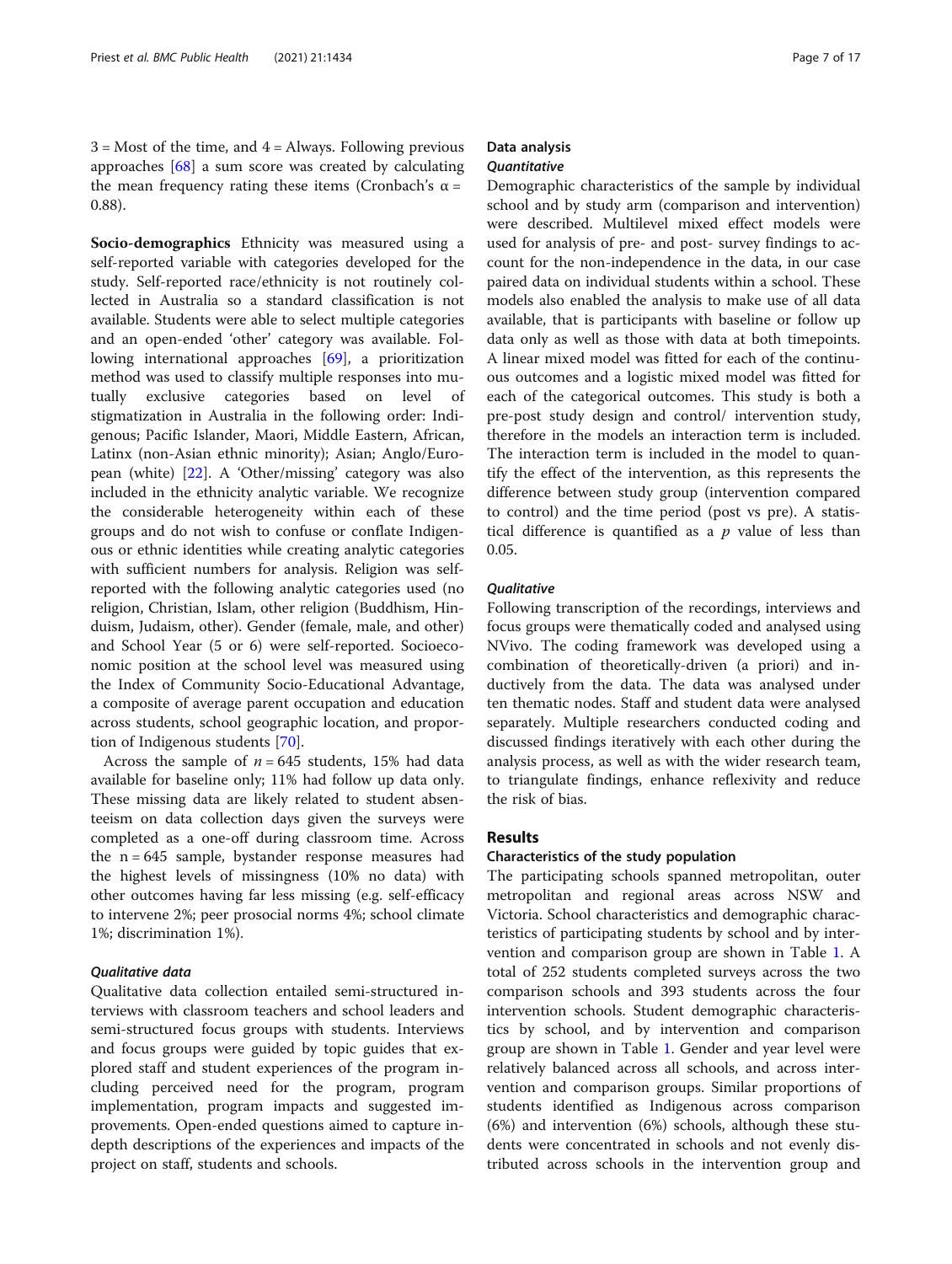#### <span id="page-8-0"></span>**Table 1** Student survey ( $n = 645$ ) demographics by intervention and comparison group and by school

|                                                                | Total             | Comparison             |                         |                          | Intervention                |                             |                                     |                                   |                                |
|----------------------------------------------------------------|-------------------|------------------------|-------------------------|--------------------------|-----------------------------|-----------------------------|-------------------------------------|-----------------------------------|--------------------------------|
|                                                                | $(n =$<br>645)    | School A<br>$(n = 81)$ | School B<br>$(n = 171)$ | Total<br>$(n =$<br>252)  | Vic school A<br>$(n = 108)$ | Vic school B<br>$(n = 111)$ | <b>NSW school</b><br>A ( $n = 30$ ) | <b>NSW school</b><br>$B(n = 144)$ | <b>Total</b><br>$(n =$<br>393) |
| <b>School characteristics</b>                                  |                   |                        |                         |                          |                             |                             |                                     |                                   |                                |
| Socioeducational position (ICSE<br>A)                          | $\qquad \qquad -$ | 914                    | 1177                    |                          | 968                         | 1104                        | 924                                 | 937                               |                                |
| Students in lowest quarter of<br>socioeducational position (%) |                   | 47                     | $\mathbf{1}$            | $\overline{\phantom{0}}$ | 45                          | 7                           | 56                                  | 47                                |                                |
| Total enrolments                                               |                   | 668                    | 732                     |                          | 469                         | 282                         | 196                                 | 693                               |                                |
| Indigenous students (%)                                        |                   | 32                     | 0                       |                          | 0                           | 1                           | 9                                   | 17                                |                                |
| Language background other<br>than English students (%)         |                   | $\overline{7}$         | 55                      |                          | 70                          | 14                          | 74                                  | $\overline{4}$                    |                                |
| <b>Student characteristics</b>                                 |                   |                        |                         |                          |                             |                             |                                     |                                   |                                |
| Gender                                                         |                   |                        |                         |                          |                             |                             |                                     |                                   |                                |
| Female                                                         | 332<br>(51.5%)    | 46 (56.8%)             | 81 (47.4%)              | 127<br>(50.4%)           | 55 (50.9%)                  | 52 (46.8%)                  | 15 (50.0%)                          | 83 (57.6%)                        | 205<br>(52.2%)                 |
| Male                                                           | 310<br>$(48.1\%)$ | 35 (43.2%)             | 88 (51.5%)              | 123<br>$(48.8\%)$        | 53 (49.1%)                  | 59 (53.2%)                  | 15 (50.0%)                          | 60 (41.7%)                        | 187<br>(47.6%)                 |
| School year                                                    |                   |                        |                         |                          |                             |                             |                                     |                                   |                                |
| 5                                                              | 318<br>$(49.4\%)$ | 41 (50.6%)             | 88 (51.8%)              | 129<br>(51.4%)           | 47 (43.5%)                  | 63 (56.8%)                  | $9(30.0\%)$                         | 70 (48.6%)                        | 189<br>$(48.1\%)$              |
| 6                                                              | 326<br>$(50.6\%)$ | 40 (49.4%)             | 82 (48.2%)              | 122<br>$(48.6\%)$        | 61 (56.5%)                  | 48 (43.2%)                  | 21 (70.0%)                          | 74 (51.4%)                        | 204<br>(51.9%)                 |
| Ethnicity                                                      |                   |                        |                         |                          |                             |                             |                                     |                                   |                                |
| Indigenous                                                     | 40<br>$(6.2\%)$   | 15 (18.5%)             | $0(0.0\%)$              | 15<br>$(6.0\%)$          | $0(0.0\%)$                  | 5 (4.5%)                    | 3 (10.0%)                           | 17 (11.8%)                        | 25<br>$(6.4\%)$                |
| Middle Eastern, African, Pacific<br>Islander, Latin American   | 62<br>$(9.6\%)$   | 2(2.5%)                | 10 (5.8%)               | 12<br>(4.8%)             | 32 (29.6%)                  | 6(5.4%)                     | 10 (33.3%)                          | $2(1.4\%)$                        | 50<br>(12.7%)                  |
| Asian                                                          | 135<br>(20.9%)    | 10 (12.3%)             | 70 (40.9%)              | 80<br>(31.7%)            | 38 (35.2%)                  | 4(3.6%)                     | 7 (23.3%)                           | 6 (4.2%)                          | 55<br>$(14.0\%)$               |
| Anglo/Euro                                                     | 339<br>(52.6%)    | 42 (51.9%)             | 78 (45.6%)              | 120<br>(47.6%)           | 27 (25.0%)                  | 82 (73.9%)                  | 6 (20.0%)                           | 104 (72.2%)                       | 219<br>(55.7%)                 |
| Other/missing                                                  | 69<br>(10.7%)     | 12 (14.8%)             | 13 (7.6%)               | 25<br>(9.9%)             | 11 (10.2%)                  | 14 (12.6%)                  | 4 (13.3%)                           | 15 (10.4%)                        | 44<br>(11.2%)                  |
| Country of birth                                               |                   |                        |                         |                          |                             |                             |                                     |                                   |                                |
| Australia                                                      | 523<br>$(82.0\%)$ | 72 (88.9%)             | 133<br>$(80.1\%)$       | 205<br>$(83.0\%)$        | 66 (61.7%)                  | 100 (90.9%)                 | 14 (46.7%)                          | 138 (95.8%)                       | 318<br>(81.3%)                 |
| Overseas                                                       | 115<br>$(18.0\%)$ | $9(11.1\%)$            | 33 (19.9%)              | 42<br>$(17.0\%)$         | 41 (38.3%)                  | 10 (9.1%)                   | 16 (53.3%)                          | < 10                              | 73<br>(18.7%)                  |
| Religion                                                       |                   |                        |                         |                          |                             |                             |                                     |                                   |                                |
| Christian                                                      | 253<br>(39.8%)    | 34 (43.6%)             | 97 (57.1%)              | 131<br>(52.8%)           | 24 (22.4%)                  | 25 (23.4%)                  | 12 (40.0%)                          | 61 (42.7%)                        | 122<br>(31.5%)                 |
| Islam                                                          | 44<br>(6.9%)      | 2(2.6%)                | 3 (1.8%)                | 5<br>$(2.0\%)$           | 24 (22.4%)                  | $0(0.0\%)$                  | 14 (46.7%)                          | 1(0.7%)                           | 39<br>$(10.1\%)$               |
| Other religion                                                 | 62<br>(9.8%)      | 8 (10.3%)              | 15 (8.8%)               | 23<br>(9.3%)             | 31 (29.0%)                  | 3(2.8%)                     | 2(6.7%)                             | $3(2.1\%)$                        | 39<br>$(10.1\%)$               |
| No religion                                                    | 276<br>(43.5%)    | 34 (43.6%)             | 55 (32.4%)              | 89<br>(35.9%)            | 28 (26.2%)                  | 79 (73.8%)                  | 2(6.7%)                             | 78 (54.5%)                        | 187<br>(48.3%)                 |

NSW New South Wales; Vic Victoria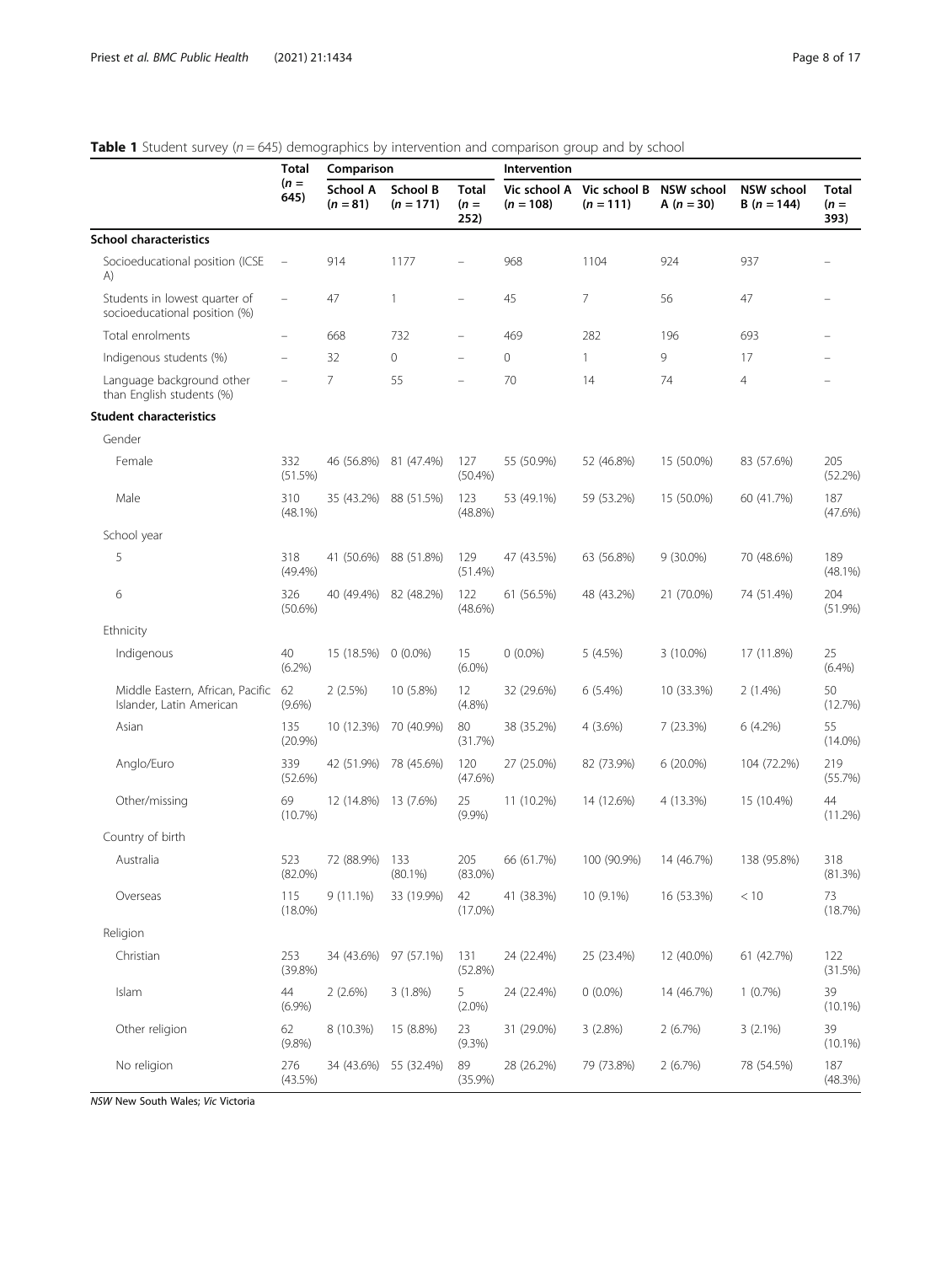the comparison group. In contrast, only 5% of students in the comparison schools identified as Middle Eastern, African, Pacific Islander or Latin American, compared with 13% in intervention schools; and 32% in comparison schools identified as Asian compared with 14% in intervention schools. In comparison schools, 36% of students identified with no religion, 9% identified with other religions, 2% identified their religion as Islam, and 53% identified their religion as Christian. In the intervention schools, 48% of students identified with no religion, 32% identified their religion as Christian, 10% identified their religion as Islam, and 10% identified with other religions.

#### Quantitative findings

Results comparing study outcomes pre- and postintervention across comparison and intervention groups are shown in Table [2.](#page-10-0) For the primary outcome of school inter-ethnic climate there was evidence of positive change. The intervention group had an increased student rating of the teacher interethnic climate at follow-up, while student rating of the teacher interethnic climate did not change in the comparison group compared with baseline. There was no evidence that the change between pre and post scores for the other primary outcomes differed between the comparison and intervention group.

For the secondary outcomes there was evidence of change in the students' prosocial score in the intervention group compared with the comparison group. The intervention group had an increased SDQ prosocial score at follow-up, while those in the comparison group had a reduced SDQ prosocial score at follow-up, compared with baseline. There was no evidence of an interaction between group (intervention or control) and the pre-post time period on the remainder of the outcomes, including racial discrimination. That is, there was no evidence that the intervention did harm in terms of increasing racial discrimination, or increasing mental health difficulties or sleep difficulties.

#### Qualitative findings

Qualitative data presented below addresses the following broad themes: SOAR addresses a key gap in proactive programs addressing racism; initial apprehensions about the program overcome; program impacts; and limitations and improvements in the SOAR program.

#### SOAR addresses a key gap in proactive programs addressing racism

School staff discussed how SOAR addressed a key gap in the curriculum and in school activities, in being a proactive program addressing racism among students as well as staff.

In the past we probably hadn't done a lot of sort of proactive you know activities, programs, it was more just reacting to kids with issues and trying to sort them out (Victoria School A, Interview 3, School Leader).

But there's probably nothing directly in the curriculum about racism as such…there's a million things we could be doing but I think it's probably really important to have those discussions (Victoria School B, Interview 4, Teacher).

But it's not so much the children, it's probably more so some of the staff (NSW School B, Interview 1, Teacher).

Students also discussed that parents in their school community had been supportive of the program going ahead and saw it as meeting a need both at their school as well as in wider society.

I mentioned it to my parents and they thought it was a good idea that we're learning about it and thinking about it, it's not just in our school, it's happening all around the world and in public areas and sporting events and everywhere (NSW School A, Focus Group 3, Student).

#### Initial apprehensions overcome - SOAR was fun, engaging, well-structured and scaffolded, supporting students as expert learners

Overall, students and staff were very positive about the SOAR program despite some initial apprehensions.

Students described appreciation for having opportunities to write down their 'own opinion' (Victoria School A, Focus Group 1, Student) and many indicated that they enjoyed the way SOAR enabled them to contribute their thoughts and ideas.

Teachers also expressed appreciation for the wellstructured and scaffolded nature of the SOAR program and classroom activities.

The lessons were great and you know, the way we sort of introduced it at the very beginning was really good too, like you know, the whole, yeah, just some of those activities were really good and it generated really good discussion with our kids across all classes (NSW School A, Interview 2, School Leader).

The fact that there were some resources provided for the teachers, some structured lessons, things like that that's given them a platform to yeah raise the topic in class with a little bit of credibility whereas some people might feel like oh I'm not sure what to say or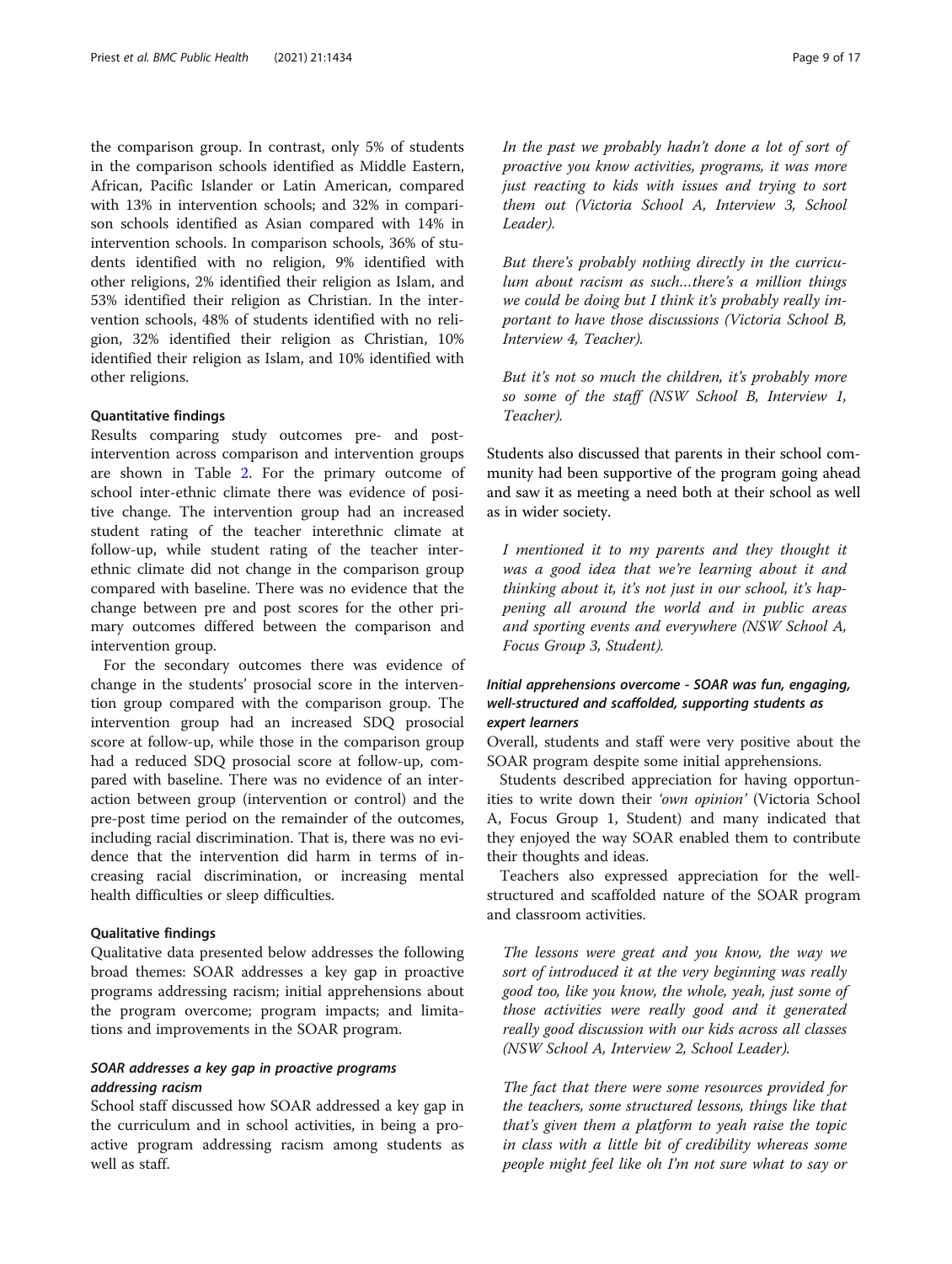| Outcome <sup>a</sup>                                  | Comparison                      |                                  | Intervention                   | <b>B</b> coefficient             | P                                                                  |       |
|-------------------------------------------------------|---------------------------------|----------------------------------|--------------------------------|----------------------------------|--------------------------------------------------------------------|-------|
|                                                       | Pre $(n =$<br>252)<br>mean (SD) | Post $(n =$<br>252)<br>mean (SD) | Pre ( $n = 393$ ) mean<br>(SD) | Post $(n =$<br>393)<br>mean (SD) | (95% CI) for<br>interaction<br>between<br>intervention<br>and time | value |
| Primary outcomes                                      |                                 |                                  |                                |                                  |                                                                    |       |
| Bystander responses                                   |                                 |                                  |                                |                                  |                                                                    |       |
| Assistant (2-10)                                      | 2.3(1.2)                        | 2.3(0.8)                         | 2.5(1.4)                       | 2.4(1.1)                         | $-0.04$ ( $-0.34$ )<br>0.26)                                       | 0.8   |
| Defender (7-35)                                       | 24.6(8.1)                       | 23.6(8.3)                        | 26.4(7.2)                      | 26.1(7.4)                        | $0.41 (-1.12, 1.94)$                                               | 0.6   |
| Outsider (2-10)                                       | 4.2(2.0)                        | 4.3(1.9)                         | 4.0(2.1)                       | 4.2(2.0)                         | $0.09$ ( $-0.35$ , 0.53)                                           | 0.69  |
| Prosocial norms and self-efficacy                     |                                 |                                  |                                |                                  |                                                                    |       |
| Prosocial norms (2-20)                                | 17.6(4.4)                       | 17.1(4.3)                        | 18.3(4.4)                      | 17.9(4.4)                        | $0.3$ ( $-0.53$ , 1.14)                                            | 0.47  |
| Self-efficacy to intervene (4-20)                     | 15.9(3.3)                       | 15.6(3.5)                        | 16.5(2.9)                      | 16.5(3.3)                        | $0.31 (-0.34, 0.96)$                                               | 0.35  |
| School inter-ethnic climate                           |                                 |                                  |                                |                                  |                                                                    |       |
| Peer inter-ethnic climate (4-20)                      | 15.8(2.9)                       | 15.9(2.9)                        | 15.6(2.8)                      | 15.8(2.7)                        | $0.27 (-0.3, 0.83)$                                                | 0.35  |
| Teacher inter-ethnic climate (3-15)                   | 11.5(2.2)                       | 11.5(2.4)                        | 11.9(2.2)                      | 12.4(2.4)                        | 0.5(0.02, 0.98)                                                    | 0.04  |
| Secondary outcomes                                    |                                 |                                  |                                |                                  |                                                                    |       |
| Socioemotional adjustment                             |                                 |                                  |                                |                                  |                                                                    |       |
| SDQ: total (0-40)                                     | 15.0(4.3)                       | 13.1(5.1)                        | 15.4(4.7)                      | 14.1(5.2)                        | $0.34 (-0.49, 1.17)$                                               | 0.42  |
| SDQ: prosocial (0-10)                                 | 8.2(1.7)                        | 8.1(1.6)                         | 8.0 (1.7)                      | 8.2(1.7)                         | $0.3$ $(0, 0.6)$                                                   | 0.05  |
| School connectedness                                  |                                 |                                  |                                |                                  |                                                                    |       |
| Teacher empathy (0-8)                                 | 7.2(1.4)                        | 7.0(1.7)                         | 7.4(1.2)                       | 7.2(1.5)                         | $-0.01$ ( $-0.3$ , 0.28)                                           | 0.96  |
| Loneliness at school (5-25)                           | 9.1(3.7)                        | 8.4(3.4)                         | 9.3(3.4)                       | 8.9(3.4)                         | $0.29$ ( $-0.32$ , 0.9)                                            | 0.36  |
| Inter-ethnic contact at school (5-25)                 | 19.5(3.5)                       | 20.2(3.4)                        | 19.6(3.6)                      | 20.6(3.5)                        | $0.29$ ( $-0.35$ , 0.93) 0.37                                      |       |
| Sleep                                                 |                                 |                                  |                                |                                  |                                                                    |       |
| Sleep duration                                        | 574.9 (64.8)                    | 577.5 (64.4)                     | 580.0 (84.1)                   | 580.6 (62.6)                     | $11.93 (-5.75,$<br>29.62)                                          | 0.19  |
| Sleep latency                                         |                                 |                                  |                                |                                  |                                                                    |       |
| $0-30$ min                                            | 110 (55.8%)                     | 122 (64.6%)                      | 212 (65.2%)                    | 211 (68.5%)                      | $0.23$ ( $-0.46$ , $0.91$ )                                        | 0.52  |
| 30-60 min                                             | 58 (29.4%)                      | 41 (21.7%)                       | 71 (21.8%)                     | 57 (18.5%)                       |                                                                    |       |
| $>60$ min                                             | 29 (14.7%)                      | 26 (13.8%)                       | 42 (12.9%)                     | 40 (13.0%)                       |                                                                    |       |
| Sleep difficulties                                    |                                 |                                  |                                |                                  |                                                                    |       |
| Mild (a little of the time/none of the time)          | 31 (15.5%)                      | 25 (13.2%)                       | 67 (20.6%)                     | 43 (13.8%)                       | $-0.05$ ( $-0.64$ ,<br>(0.54)                                      | 0.87  |
| Moderate (a good bit of the time/some of the<br>time) | 60 (30.0%)                      | 41 (21.7%)                       | 82 (25.2%)                     | 76 (24.4%)                       |                                                                    |       |
| Sleep problem (all of the time/most of the<br>time)   | 109 (54.5%)                     | 123 (65.1%)                      | 177 (54.3%)                    | 193 (61.9%)                      |                                                                    |       |
| Racial discrimination                                 |                                 |                                  |                                |                                  |                                                                    |       |
| Direct (0-48)                                         | 1.5(4.1)                        | 1.2(3.1)                         | 1.8(4.8)                       | 1.4(4.0)                         | $-0.05$ ( $-0.89$ )<br>0.79)                                       | 0.9   |
| Vicarious (0-20)                                      | 4.3(4.2)                        | 3.9(3.6)                         | 3.6(4.0)                       | 3.1(3.9)                         | $-0.22$ ( $-0.91$ )<br>0.46)                                       | 0.52  |

#### <span id="page-10-0"></span>Table 2 Primary and secondary outcomes pre- and post- intervention by intervention group

- = not applicable; CI confidence interval; NSW New South Wales; SD standard deviation; SDQ Strengths and Difficulties Questionnaire; Vic Victoria <sup>a</sup>Possible score ranges for each scale denoted in brackets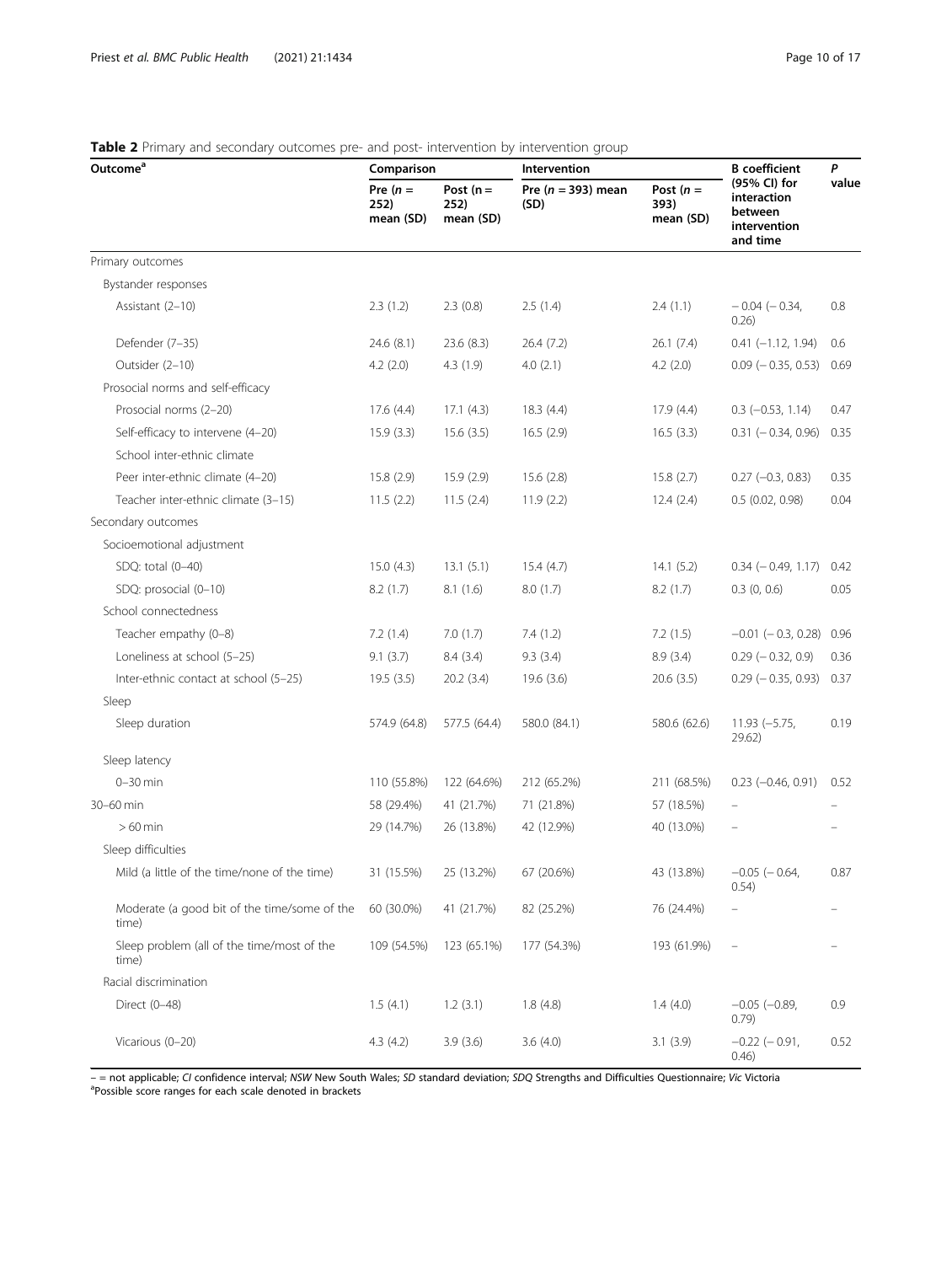I don't know how to broach this subject (Victoria School A, Interview 3, School Leader).

Students in one focus group highlighted that some students responded to the program activities with laughter and discussed the potential impact of this on students experiencing racism. This reinforces the need for ongoing support for teachers delivering the program in both managing students' discomfort and distraction behaviours while also supporting students experiencing racism themselves.

There were some people that like might as well – like they didn't get it sort of and they would like make fun and start laughing and stuff and it was like in the dark point and they thought it was funny and everything when there probably are other students that might maybe be feeling that way so that could hurt them at the same time… (Victoria School A, Focus Group 1, Student).

Students and staff spoke enthusiastically about the 'Team SOAR' activities, describing how the students mobilised and found conviction, satisfaction and wider identification within and outside their school contexts.

The ideas have just flown about how to get the word out and about how to develop the team so my – the kids have just been  $-$  just inundating with ideas, it's been amazing. They really want to – brought out the 'SOAR patrol' logos and that sort of stuff and say why they represent racism and you know or against racism, I should say, how they would get the message out through the school and how about going through the community and that sort of stuff like community radio (Victoria School A, Interview 2, Teacher).

So, the kids took it on and then we decided that every child, every teacher, and every parent that was around would get one of these bracelets, so then it madly went from the SOAR team to ending up having 40 and 50 children coming in at a recess and lunchtime making them. … I mean it spread madly throughout the school, throughout the community and then we had an assembly where we spoke about what the SOAR program was (NSW School A, Interview 1, Teacher).

It was so good because when we came back out people were saying like good job and like clapping and when they put it on Facebook everyone all around the community saw it and they were moved by it and our teacher said that she knew we had done a good job because of that (NSW School B, Focus Group 2, Student).

#### Program impacts

Overall, staff and students were very positive about the impacts of SOAR on teachers, students and the school community.

You're upskilling teachers to deal with racism as an issue and then you're empowering children to be drivers of the cause (Victoria School A, Interview 3, School Leader).

Teacher attitudinal and behaviour change Some staff discussed the impact of the teacher training and the program on their own attitudes and behaviours regarding racism and discrimination both at school and in the wider community.

I think there was a big impact really for the teachers because we were having discussions and you know, we probably shouldn't say things that way or we should probably rethink how we do that and just incidental things of you know, how we talk about different things (NSW School A, Interview 2, School Leader)

Yeah, I sort of appreciate it more when I'm sort of out and about and see it like on the weekends and that sort of stuff. And now that I know sort of not to be a bystander and step in … But yeah now I think it's more – for me personally it's just a mind-opener (Victoria School A, Interview 2, Teacher).

However, as illustrated by these quotations, discussions of racism among school staff remained focused on interpersonal racism without mention of structural and institutional racism.

Improved student prosocial norms and school climate, reduced racial discrimination Students and teachers discussed changes to peer prosocial norms, school climate and experiences of racial discrimination resulting from SOAR.

Student: Everybody is nicer to everyone, yeah, they're treating them equally but before the SOAR program people are just pushing each other and like fighting but then after the SOAR program they just learned that everyone has their own rights and that…

Student: Everyone is an equal (NSW School B, Focus Group 2, Student).

I think people have definitely like taken away from it positively because they've been like not joking about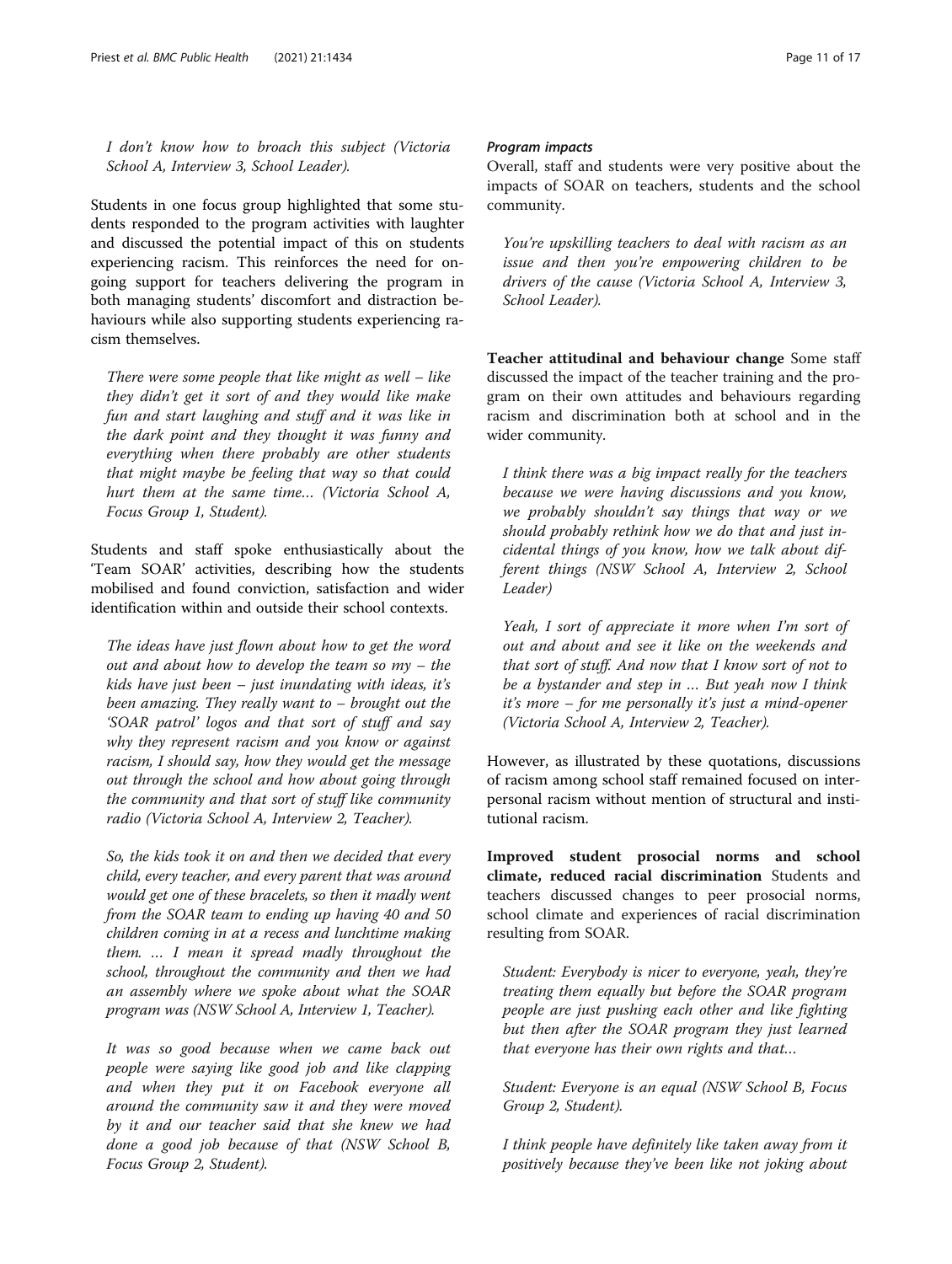things like this anymore or like a lot of immature people have not been so ignorant or just one-minded (NSW School A, Focus Group 3, Student).

Doing playground duties, like you can definitely see just the different interactions of kids in terms of issues happening, a lot of them seem to be a bit more involved positively to try and fix it which was cool to see (NSW School A, Interview 1, Teacher).

Some students discussed that they felt these prosocial norm changes extended beyond the school to their interactions in the wider community.

I think that children at school not just feel safer about accepting other people but like beyond the school grounds like someone in a shop, someone down the road that you're just going for a daily walk just to smile at them and not to steer away (Victoria School B, Focus Group 4, Student).

However, the extent to which observed changes continued beyond the SOAR program were raised by some students.

I just felt like when we were doing SOAR it was sort of better out there but since we finished there was more things that were going bad so I feel like it was like we finished it, we moved on and I feel like people forgot about it (Victoria School A, Focus Group 1, Student).

While most students described positive changes resulting from SOAR, some discussed that they felt there had been little change. Students suggested this was due to both the lack of cultural diversity and the high level of cultural diversity in their respective schools.

I haven't noticed any difference because our school isn't actually very culturally diverse – like it's really not like I don't think there's much that you can stand up for (Victoria School A, Focus group 3, Student).

There's not much racism 'cause there's so much like cultures around (Victoria School A, Focus Group 2, Student).

Student knowledge of proactive bystander responses, confidence and self-efficacy to intervene to address racism Staff and students discussed how they believed SOAR had increased student knowledge regarding potential bystander responses to racism. Students reflected

on the value of practical steps they could take to respond to racism.

Student: Like you could go over and comfort and ask them if they wanted to play the game you're playing…

Student: You could confront the bully and say, or the racist and say I don't like what you said or something like that, if you're brave enough to do that.

Student: Yeah, only if you're confident enough.

Student: Also, you could tell a parent or any other responsible adult that you know is around.

Student: Like if it happens on like public transport and you're going home on a bus or something you can always tell like the bus driver or a parent (NSW School A, Focus Group 3, Student).

Just gave us more like solutions, just like kind of small situations that we could kind of – just in our own way we could kind of just like stop it... it just showed us way we could deal with it in our lives, not just the whole big thing of racism sucks and we need to get rid of it (Victoria School B, Focus Group 3, Student).

And we had an incident recently where we were able to bring up what a bystander issue again and reflect on it. We had a computer messenger video incident, we were able to talk about what a bystander was again and the kids knew and even though they weren't a successful bystander on this occasion they were able to reflect and know what that is and know what they should do next time so I think that's really important because it's inevitable that's going to happen regularly (Victoria School B, Interview 5, Teacher).

Some students also described how SOAR had helped them feel more confident in relation to addressing racism as well as more broadly.

It can make them feel more confident to stand up for people (Victoria School B, Focus Group 3, Student).

And, also, like what SOAR means, it's like speak out against racism which I think it's a really good like thing and like [other student] said, it like gets people to have more confident in their self and like just speak out and like just sort of have like an opinion and like tell them what's actually happening (Victoria School A, Focus Group 1, Student).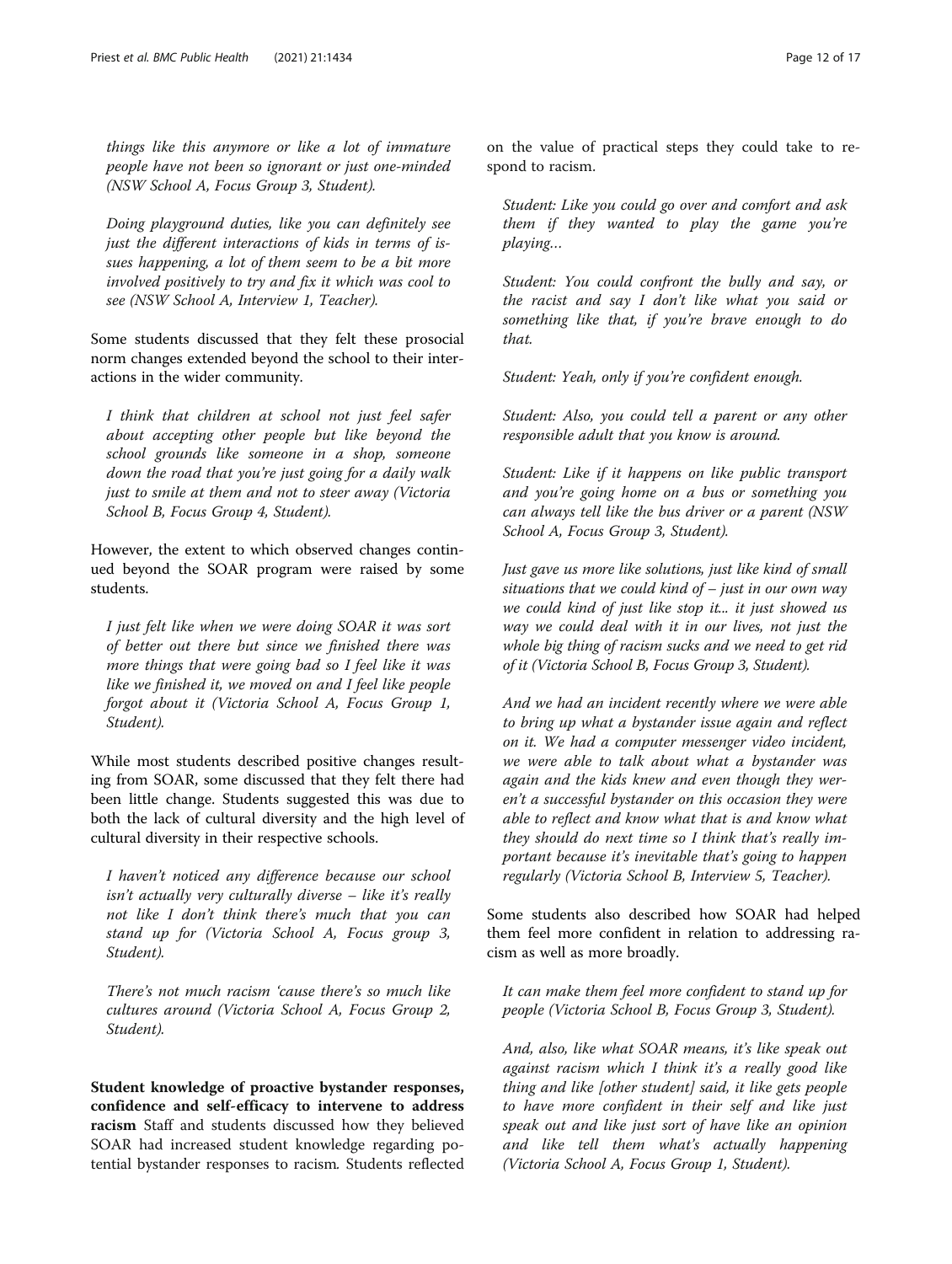it's like that's kind of made me come out of my shell and like made me more confident and more like  $-I$ feel more like brave, probably. Like I will start putting my hand up even when they'll probably – like say maths or something (Victoria School A, Focus Group 1, Student).

Increased awareness of racism and commitment to anti-racism Students discussed how the program had increased their understandings and awareness of racism and its expressions, including concepts such as stereotypes.

Student: It's a fantastic program that should be used in each school and it's great for like children to learn about and learn about all the races and the bullying that's happening everywhere.Student: Yeah, I agree, it should be taken to other schools because if it's happening a lot in other schools well then they'd be able to learn about it and realise that it's not okay (NSW School A, Focus Group 3, Student).

Stereotype like I heard people like talking about stereotypes but I never really knew what it meant until we were talking about different types of stereotypes (Victoria School A, Focus Group 2, Student).

This increased awareness of racism in the world was described as an inspiration to anti-racism action among students and a commitment to acceptance of difference and the right to fair treatment for all.

It was really helpful like I definitely learnt a lot and I think it – there's a lot of stuff that I kind of heard about that I didn't  $-$  like I hadn't really heard of before like things that are going on in our world that aren't really okay and it kind of inspired me to want to do something about it (Victoria School B, Focus Group 3, Student).

Student: I think I've learned that it's not okay to be bullied or, yeah, to be bullied just because you eat a different food to someone else or you have a different colour of skin or what you wear to someone else, we should all be treated the same because we're all humans.

Student: I definitely think it's very important because like as she said we are all humans and we all have rights to be ourselves and to be okay with that and nobody should be able to take it away. It's a really great and comforting program for those that have a different ethnicity or race to know that they're being supported by the people (NSW School A, Focus Group 3, Student).

Student: That it's okay to be different.

Student: Yeah.

Student: Yeah, and that everyone is different in their own ways that they can't change what they are.

Student: And if everyone was the same it would be so boring (NSW School B, Focus Group 2, student).

#### Limitations and improvements

An already crowded curriculum and demands on teacher workload were commonly discussed as limitations to program implementation.

Time management is the thing, and to do it justice you can't just do just a little bit here and a little bit there (NSW School B, Interview 1, Teacher).

…we don't really kind of look into racism that much because as you're probably aware the teaching curriculum is extremely overloaded. These poor teachers are just flat out and I'm not saying that as a sympathy-type thing, I'm saying that to be a realist. The amount of work that's on these teachers is fullon (Victoria School B, Interview 5, Teacher).

The need for school leadership support for the program was also reinforced by teachers as a key success factor.

But the executive needs to be supportive of the whole school yes, so if you have someone that's appreciative of the program and feels, well, there's value behind it, if the people at the top see value in it then it's easier to share with staff (NSW School B, Interview 2, School Leader).

Suggested improvements for the program were: translating materials into languages other than English to support engagement from students who were from refugee or newly arrived immigrant backgrounds, providing refresher lesson materials to continue the ongoing presence and sustainability of the program in schools, further exploring ways to increase parent and community involvement, and greater support for connection between participating schools.

#### **Discussion**

This study provides quantitative evidence of the potential of the SOAR program to improve the prosocial skills of primary school students and their perceptions of the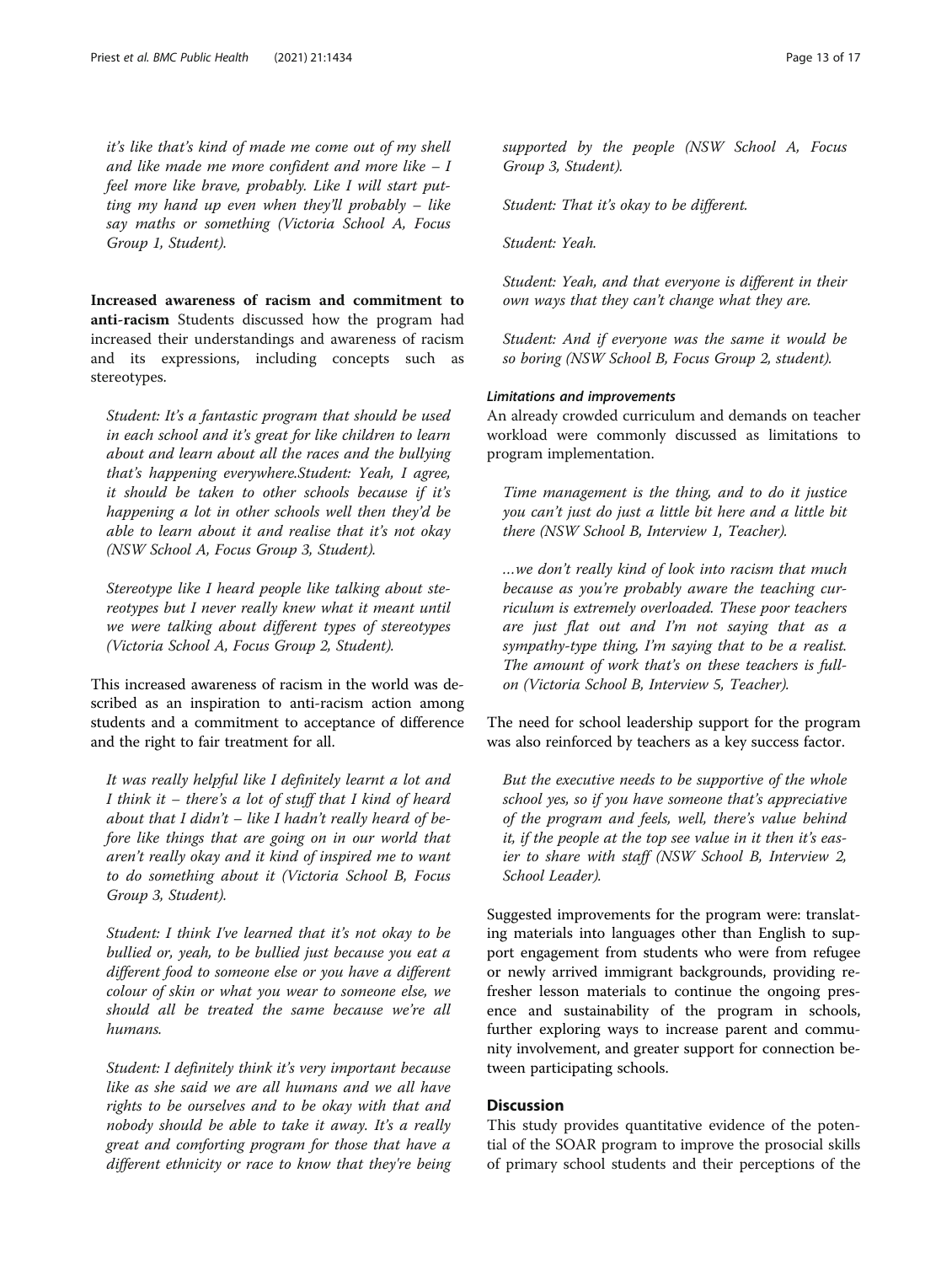inter-racial school climate provided by their teachers, and critically, to not cause harm. It also provides qualitative evidence of the SOAR program's potential to promote teacher attitudinal and behaviour change regarding racism, to reduce interpersonal racial discrimination, and to improve peer prosocial norms, awareness of racism and commitment to anti-racism, knowledge of proactive bystander responses and confidence and selfefficacy to intervene to address racism among primary school students. Study findings address critical gaps in the current empirical evidence regarding populationlevel school-based programs to counter racism and promote proactive responses to it. The urgent need for robust empirical evidence supporting such programs, including their effectiveness in changing attitudes, beliefs and behaviours over time [[32](#page-16-0), [41](#page-17-0), [45](#page-17-0)], their impacts on health outcomes [[25\]](#page-16-0) and any unintended negative consequences [[27\]](#page-16-0) are outstanding issues to which this study makes important and novel contributions.

The SOAR program is a whole of school, multi-level, multi-strategy program that moved beyond generic bystander bullying programs to specifically target racism. While there are several theoretically sound, rigorously evaluated interventions shown to be effective at promoting prosocial bystander action in response to bullying and in reducing bullying behaviours [[46](#page-17-0)–[49](#page-17-0)] and at increasing the social norms within schools to reduce conflict [[37\]](#page-16-0), there has been a lack of such evidence specific to racism and racial discrimination and associated bystander responses in schools. Addressing racial discrimination is considered to require specific strategies and a unique evidence base separate to bullying [[45,](#page-17-0) [50](#page-17-0)]. Consistent with these recommendations, the SOAR program drew on a multi-faceted, multi-disciplinary theoretical background, spanning theory and evidence on antiracism, anti-bullying, prejudice reduction, child sociocognitive development and social conflict in schools [[27](#page-16-0), [31,](#page-16-0) [32,](#page-16-0) [37,](#page-16-0) [41,](#page-17-0) [53,](#page-17-0) [54](#page-17-0)]. It is also consistent with recent recommendations for such programs to be multicomponent and multi-layered, to consider interpersonal and structural levels of intervention [\[45\]](#page-17-0).

Study findings highlighted a number of areas for improvement in the intervention design. Suggestions for development and refinement of the program need to be taken into consideration for future implementation. These include exploring how best to resource the program within already high teacher workloads and existing curriculum content, for example providing additional funding to support teachers to participate in the program and backfill their other duties, releasing teachers from other commitments or linking the program more directly to existing curriculum content and deliverables, maximising school leadership engagement and support, supporting teachers to provide refresher lessons for students after the program's completion, enabling translation into languages other than English and cultural adaptation more broadly, and enhancing parent and community involvement within participating schools, as well as collaboration between schools. Further qualitative and co-design work with school staff and with parents and community members to develop and refine the intervention and its implementation to ensure it is contextually appropriate and feasible is an important future step. Despite these identified improvements, overall the study findings are promising and a larger implementation trial of the program is recommended using methods such as a stepped-wedge cluster randomised trial [\[71](#page-17-0)]. Such a trial would allow testing of the program at scale, as well as provide a larger sample size to examine which groups of schools and students are most likely to benefit from the program, under what conditions, and for whom further modifications or targeted approaches may be required. This would include exploration of whether the program has different impacts for students from majority and minoritized backgrounds, and in what contexts. As appropriate in this initial feasibility pilot study, interested schools volunteered to participate in the program and the study. This has high potential to introduce selection bias, with schools already motivated or ready to change likely to be more willing to volunteer. The volunteer-based study recruitment also resulted in different socio-demographic profiles across intervention and comparison schools which may have influenced study findings. A larger implementation trial would assist to reduce these sources of bias.

In interpreting quantitative findings from this present study, it is important to note that baseline levels of outcome measures across groups were all at relatively positive levels before the intervention commenced, meaning that further improvement on these already positive levels was difficult to achieve. Assistant scores were particularly close to the lowest score possible, with defender scores showing a little more, but not a lot of, room for improvement. Overall, bystander response scores and reported racial discrimination scores were more positive than the state population levels reported using the same measures [[11\]](#page-16-0). There were high levels (23–40%) of missing data in the bystander response measures, by far the highest of all of the survey measures included. This suggests that this may not be the most appropriate measure to capture bystander responses, and alternatives are needed for future studies. Developing and testing alternate measures is an area for future work. The peer interethnic climate measure also did not perform well in this sample. Exploration of potential reasons for this and identification of alternative measures for this construct are needed appropriate to this population and context. A larger implementation trial would also benefit from a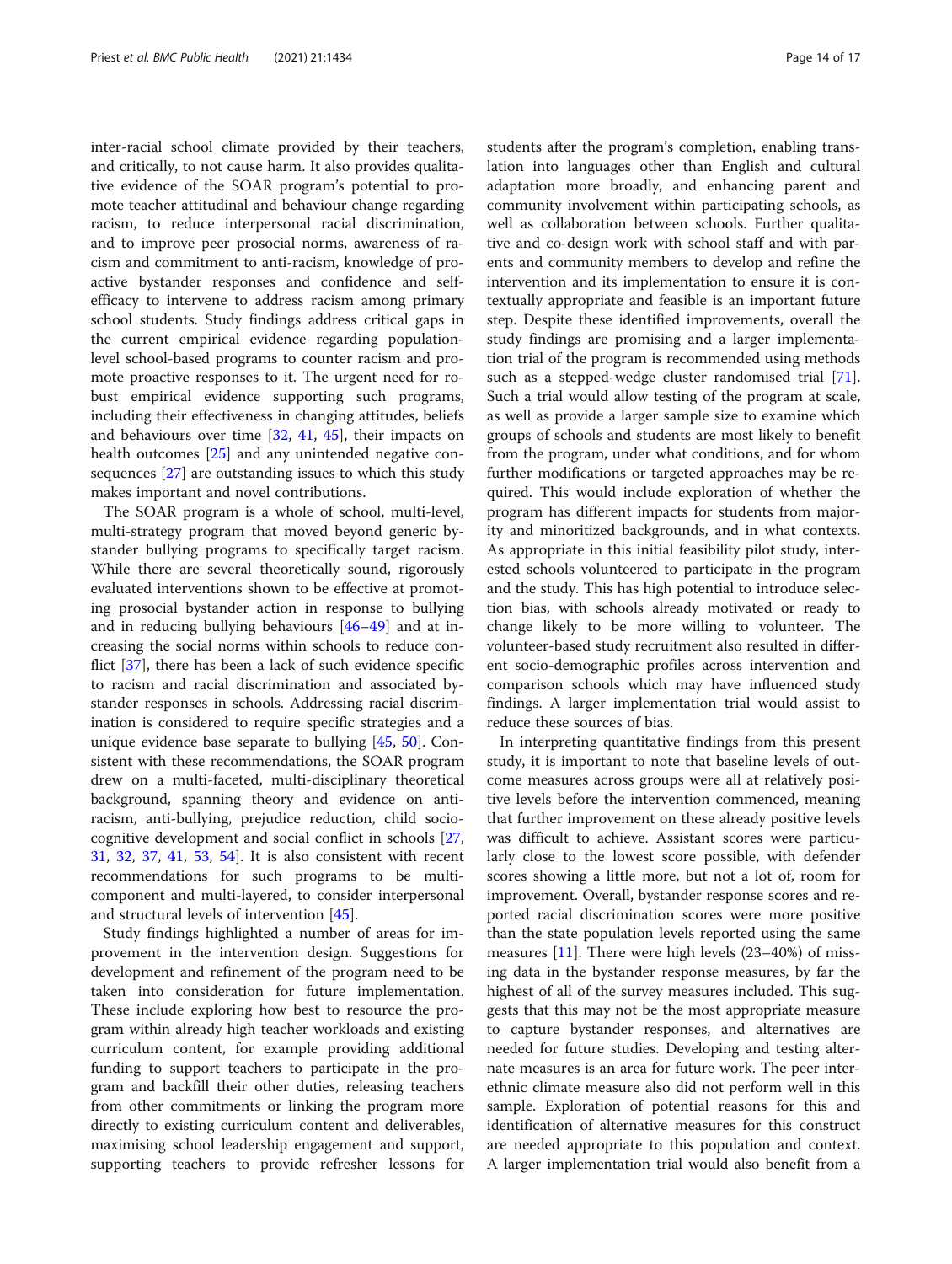<span id="page-15-0"></span>broader set of outcome measures across a wider range of constructs, as informed by the qualitative component of this current study. Ensuring survey instruments are short and age-appropriate to minimise response burden is also important. It is also highly plausible that the intervention had different effects for different ethnic groups. This was not able to be explored in this present study as it was not sufficiently powered to do so, but should be examined in future larger studies.

Qualitative findings identified student and teacher reported increases in primary school students' self-efficacy to reduce interpersonal racial discrimination and to improve peer prosocial norms, as well as awareness of racism and commitment to anti-racism, knowledge of proactive bystander responses and confidence and selfefficacy to intervene to address racism. Using more specific and sensitive measures of these constructs in future implementation studies would be important to capture these changes not presently identified in the quantitative data from this study. Collection of quantitative data from teachers, including regarding their attitudes and knowledge regarding racism is also recommended for future implementation studies. Qualitative data regarding student and teacher experiences of the program remain important to future work, with further attention to data collection regarding the audit tool also needed, as this was not discussed by participants in this current study. Greater attention to collection of implementation data drawing on implementation science methods would also be helpful.

#### Conclusion

This study provides quantitative evidence of the potential of the SOAR program to improve the prosocial skills of primary school students and their perceptions of the inter-racial school climate provided by their teachers. It also provides qualitative evidence of the SOAR program's potential to promote teacher attitudinal and behaviour change regarding racism, and to reduce interpersonal racial discrimination, and to improve peer prosocial norms, awareness of racism and commitment to anti-racism, knowledge of proactive bystander responses and confidence and self-efficacy to intervene to address racism among primary school students. Further refinement and testing of the program in a large scale implementation trial is recommended. Addressing racism and racial discrimination must a core public health priority, even more so among children and young people. Developing, implementing and evaluating rigorous programs to counter racism and to teach all children and young people to recognise and reject racism are vitally important human rights and health equity goals for societies as a whole.

#### Abbreviations

NSW: New South Wales; SDQ: Strengths and Difficulties Questionnaire; SOAR: Speak Out Against Racism

#### Supplementary Information

The online version contains supplementary material available at [https://doi.](https://doi.org/10.1186/s12889-021-11469-2) [org/10.1186/s12889-021-11469-2.](https://doi.org/10.1186/s12889-021-11469-2)

Additional file 1.

#### Acknowledgements

We would like to thank all schools and students participating in SOAR. We thank Rebecca Moorhead, Sharon Moorhead, Brandi Fox, Meiliasari Meiliasari and Emma Whatman, Alexia Derbas, Katie Blair, Rosalie Atie, Alanna Kamp and Zarlasht Sarwari for their work on data collection and Tania King for her work in the early stages of the project. We thank Karuna Reddy for cleaning and preparing the quantitative data and Kate Doery for her assistance preparing this paper. We also acknowledge the invaluable support of Foundation House: the Victorian Foundation for Survivors of Torture across all aspects of SOAR, including the development and delivery of the intervention program.

The authors declare that they have no competing interests.

#### Authors' contributions

NP conceptualised the study, designed and delivered the intervention, contributed to data collection and analysis, and wrote the paper. OA was a significant contributor to the intervention design. MT and RS co-delivered the intervention and collected study data. OA, MT, RS, JN all contributed to qualitative data analysis, KF conducted quantitative data analysis, YP, AK and KD all contributed to overall study design and revised the paper. All authors read and approved the final manuscript.

#### Funding

SOAR was funded by the Australian Research Council LP140100413 in partnership with the New South Wales and Victorian education departments and the Australian Human Rights Commission. NP is supported by a NHMRC Career Development Fellowship (APP1123677).

#### Availability of data and materials

The datasets used and/or analysed during the current study available from the corresponding author on reasonable request.

#### **Declarations**

Consent of publication

Not applicable.

#### Ethics approval and consent to participate

The study was pre-registered with the Australian New Zealand Clinical Trials Registry (ACTRN12617000880347).

This study was approved by the Human Research Ethics Committee of the Australian National University and by the New South Wales and Victorian State Government education departments.

Permission was obtained from the principal of each participating school. Written informed consent was provided by participating school staff and by parents or legal guardians of participating students. Students provided informed assent. All methods were performed in accordance with the relevant guidelines and regulations.

#### Competing interests

The authors declare that they have no competing interests.

#### Author details

<sup>1</sup> Centre for Social Research and Methods, College of Arts & Social Sciences, Australian National University, RSSS Building, Canberra 2601, Australia. 2 Population Health, Murdoch Children's Research Institute, Royal Children's Hospital, Melbourne, Victoria, Australia. <sup>3</sup>School of Social Sciences & Psychology, Western Sydney University, Penrith South, New South Wales, Australia. <sup>4</sup>Monash Nursing and Midwifery, Monash University, Clayton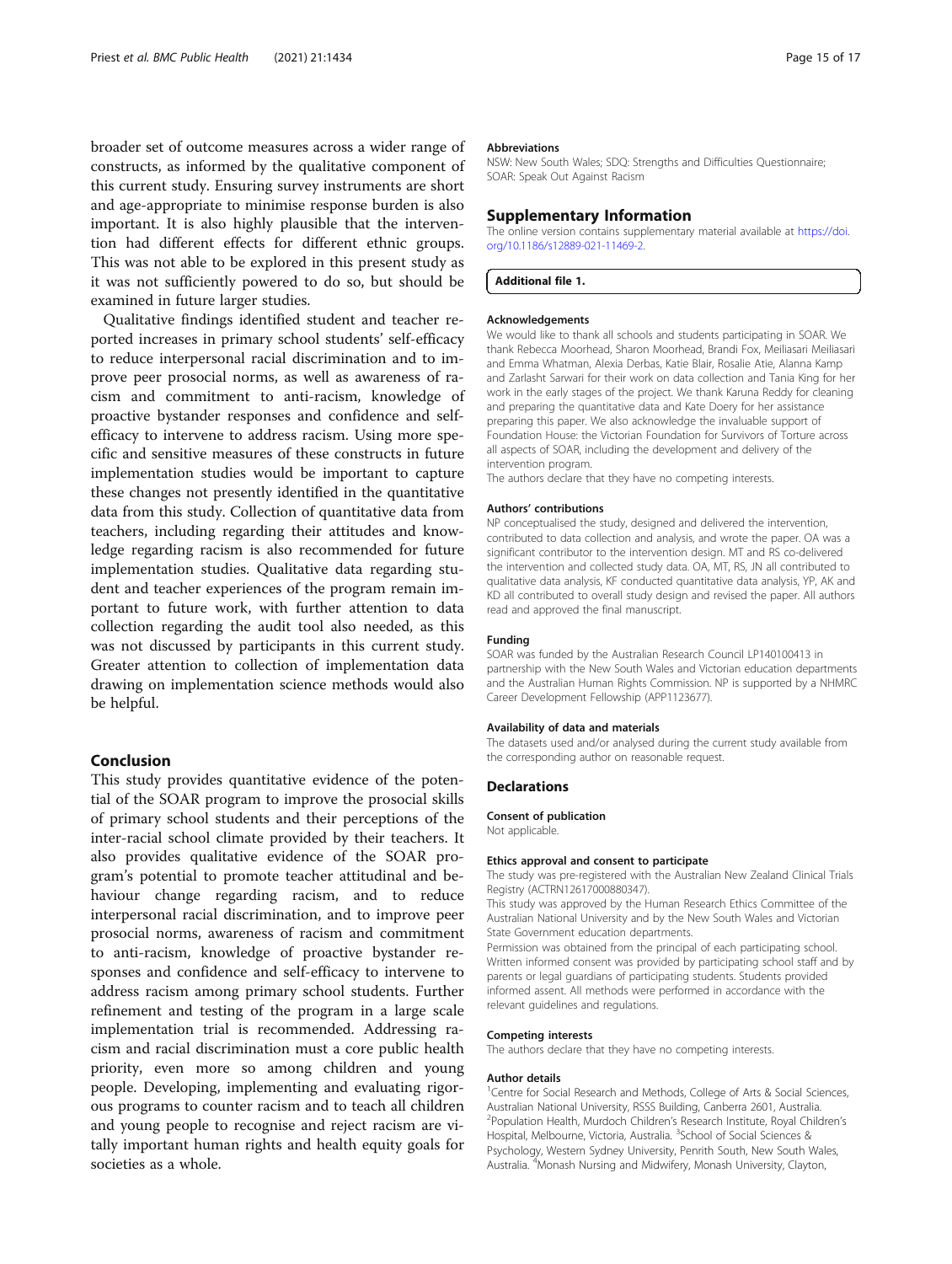<span id="page-16-0"></span>Victoria, Australia. <sup>5</sup>Menzies School of Health Research, Darwin, Northern Territory, Australia. <sup>6</sup>Faculty of Arts and Social Sciences, University of Technology Sydney, Sydney, New South Wales, Australia. <sup>7</sup>School of Humanities and Social Sciences, Faculty of Arts and Education, Deakin University, Burwood, Victoria, Australia. <sup>8</sup>Centre for Health Equity, Melbourne School of Population and Global Health, University of Melbourne, Melbourne, Victoria, Australia.

# Received: 23 February 2021 Accepted: 14 June 2021<br>Published online: 21 July 2021

#### References

- 1. Phelan JC, Link BG. Is racism a fundamental cause of inequalities in health? Ann Rev Sociology. 2015;41:311–30.
- 2. Williams DR. Race and health: basic questions, emerging directions. Ann Epidemiol. 1997;7(5):322–33. [https://doi.org/10.1016/S1047-2797\(97\)00051-3.](https://doi.org/10.1016/S1047-2797(97)00051-3)
- 3. Sanders-Phillips K, Settles-Reaves B, Walker D, Brownlow J. Social inequality and racial discrimination: risk factors for health disparities in children of color. Pediatrics. 2009;124(Supplement\_3):S176–86.
- 4. Priest N, Paradies Y, Trenerry B, Truong M, Karlsen S, Kelly Y. A systematic review of studies examining the relationship between reported racism and health and wellbeing for children and young people. Soc Sci Med. 2013;95: 115–27. [https://doi.org/10.1016/j.socscimed.2012.11.031.](https://doi.org/10.1016/j.socscimed.2012.11.031)
- 5. Bonilla-Silva E. Rethinking racism toward a structural interpretation. Am Sociol Rev. 1997;62(3):465–80. <https://doi.org/10.2307/2657316>.
- 6. Williams DR. Racism and health. In: Whitefield KE, editor. Closing the gap: improving the health of minority elders in the new millennium. Washington DC: Gerontological Society of America; 2004. p. 69–80.
- 7. Paradies Y. Defining, conceptualizing and characterizing racism in health research. Crit Public Health. 2006;16(2):143–57. [https://doi.org/10.1080/09581](https://doi.org/10.1080/09581590600828881) [590600828881.](https://doi.org/10.1080/09581590600828881)
- 8. Gee GC, Walsemann KM, Brondolo E. A life course perspective on how racism may be related to health inequities. Am J Public Health. 2012;102(5): 967–74. [https://doi.org/10.2105/AJPH.2012.300666.](https://doi.org/10.2105/AJPH.2012.300666)
- 9. Krieger N. Measures of racism, sexism, heterosexism, and gender binarism for health equity research: from structural injustice to embodied harm—an ecosocial analysis. Annu Rev Public Health. 2020;41(1):37–62. [https://doi.](https://doi.org/10.1146/annurev-publhealth-040119-094017) [org/10.1146/annurev-publhealth-040119-094017](https://doi.org/10.1146/annurev-publhealth-040119-094017).
- 10. Devakumar D, Selvarajah S, Shannon G, Muraya K, Lasoye S, Corona S, et al. Racism, the public health crisis we can no longer ignore. Lancet. 2020; 395(10242):e112–e3. [https://doi.org/10.1016/S0140-6736\(20\)31371-4](https://doi.org/10.1016/S0140-6736(20)31371-4).
- 11. Priest N, Chong S, Truong M, Alam O, Dunn K, O'Connor M, et al. Racial discrimination and socioemotional and sleep problems in a cross-sectional survey of Australian school students. Arch Dis Child. 2020;105(11):1079–85. <https://doi.org/10.1136/archdischild-2020-318875>.
- 12. Priest N, Kavanagh A, Bécares L, King T. Cumulative effects of bullying and racial discrimination on adolescent health in Australia. J Health Soc Behav. 2019;60(3):344–61. <https://doi.org/10.1177/0022146519868847>.
- 13. Priest N, Truong M, Chong S, Paradies Y, King T, Kavanagh A, et al. Experiences of racial discrimination and cardiometabolic risk among Australian children. Brain, Behavior, and Immunity. 2020.
- 14. Hou Y, Kim SY, Wang Y, Shen Y, Orozco-Lapray D. Longitudinal reciprocal relationships between discrimination and ethnic affect or depressive symptoms among Chinese American adolescents. J Youth and Adolescence. 2015;44(11):2110–21. [https://doi.org/10.1007/s10964-015-0300-6.](https://doi.org/10.1007/s10964-015-0300-6)
- 15. Ford KR, Hurd N. M., Jagers RJ, sellers RM. caregiver experiences of discrimination and African American adolescents' psychological health over time. Child Dev. 2013;84(2):485–99. [https://doi.org/10.1111/j.1467-8624.2012.](https://doi.org/10.1111/j.1467-8624.2012.01864.x) 01864.x
- 16. Garrett BA, Livingston BJ, Livingston MD, Komro KA. The effects of perceived racial/ ethnic discrimination on substance use among youths living in the Cherokee nation. J Child Adolesc Subst Abuse. 2017;26(3):242– 9. <https://doi.org/10.1080/1067828X.2017.1299656>.
- 17. Adam EK, Heissel JA, Zeiders KH, Richeson JA, Ross EC, Ehrlich KB, et al. Developmental histories of perceived racial disrimination and diurnal cortisol profiles in adulthood: a 20-year prospective study. Psychoneuroendocrinology. 2015;62:279–91. [https://doi.org/10.1016/j.](https://doi.org/10.1016/j.psyneuen.2015.08.018) [psyneuen.2015.08.018.](https://doi.org/10.1016/j.psyneuen.2015.08.018)
- 18. Brody GH, Lei M, Chae DH, Yu L, Kogan SM, Beach S. Perceived discrimination among African American adolescents and allostatic load: a

longitudinal analysis with buffering effects. Child Dev. 2014;85(3):989–1002. [https://doi.org/10.1111/cdev.12213.](https://doi.org/10.1111/cdev.12213)

- 19. Brody GH, Miller GE, Yu T, Beach SRH, Chen E. Supportive family environments ameliorate the link between racial discrimination and epigenetic aging: a replication across two longitundinal cohorts. Psychol Sci. 2016;27(4):530–41. <https://doi.org/10.1177/0956797615626703>.
- 20. Brody GH, Yu T, Miller GE, Chen E. Discrimination, racial identity, and cytokine levels among African-American adolescents. J Adolesc Health. 2015;56(5):496–501. <https://doi.org/10.1016/j.jadohealth.2015.01.017>.
- 21. Heard-Garris NJ, Cale M, Camaj L, Hamati MC, Dominguez TP. Transmitting trauma: s systematic review of vicarious racism and child health. Soc Sci Med. 2017;199:230–40.
- 22. Priest N, Chong S, Truong M, Sharif M, Dunn K, Paradies Y, et al. Findings from the 2017 speak out against racism (SOAR) student and staff surveys. CSRM working paper no. 3/2019. Canberra: Centre for Social Research & Methods, Australian National University; 2019. [https://csrm.cass.anu.edu.au/](https://csrm.cass.anu.edu.au/sites/default/files/docs/2019/8/CSRM-WP-SOAR_PUBLISH_1.pdf) [sites/default/files/docs/2019/8/CSRM-WP-SOAR\\_PUBLISH\\_1.pdf](https://csrm.cass.anu.edu.au/sites/default/files/docs/2019/8/CSRM-WP-SOAR_PUBLISH_1.pdf)
- 23. Leventhal AM, Cho J, Andrabi N, Barrington-Trimis J. Association of reported concern about increasing societal discrimination with adverse behavioral health outcomes in late adolescence. JAMA Pediatr. 2018;172(10):924–33. [https://doi.org/10.1001/jamapediatrics.2018.2022.](https://doi.org/10.1001/jamapediatrics.2018.2022)
- 24. Hawe P, Potvin L. What is population health intervention research? Canadian Journal of Public Health. 2009;100(1):8–14.
- 25. Trent M, Dooley DG, Douge J, Section On Adolescent H, Council On Community P, Committee On A. The impact of racism on child and adolescent health. Pediatrics. 2019;144(2).
- 26. Williams DR, Lawrence JA, Davis BA. Racism and health: evidence and needed research. Annu Rev Public Health. 2019;40(1):105–25. [https://doi.](https://doi.org/10.1146/annurev-publhealth-040218-043750) [org/10.1146/annurev-publhealth-040218-043750](https://doi.org/10.1146/annurev-publhealth-040218-043750).
- 27. Bigler R, Wright YF. Reading, writing, arithmetic, and racism? Risks and benefits to teaching children about intergroup biases. Child Dev. 2014;8(1): 18–23.
- 28. Raabe T, Beelmann A. Development of ethnic, racial, and national prejudice in childhood and adolescence: a multinational meta-analysis of age difference. Child Dev. 2011;82(6):1715–37. [https://doi.org/10.1111/j.1467-](https://doi.org/10.1111/j.1467-8624.2011.01668.x) [8624.2011.01668.x.](https://doi.org/10.1111/j.1467-8624.2011.01668.x)
- 29. Scott KE, Shutts K, Devine PG. Parents' role in addressing children's racial bias: the case of speculation without evidence. Perspect Psychol Sci. 2020; 15(5):1178–86. <https://doi.org/10.1177/1745691620927702>.
- 30. Ben J, Kelly D, Paradies Y. Contemporary anti-racism: a review of effective practice. In: Solomos J, editor. Routledge international handbook of contemporary racisms. London: Routledge; 2020. p. 205–15. [https://doi.](https://doi.org/10.4324/9781351047326-16) [org/10.4324/9781351047326-16](https://doi.org/10.4324/9781351047326-16).
- 31. Walton J, Priest N, Paradies Y. Identifying and developing effective approaches to foster intercultural understanding in schools. Intercultural Education. 2013;24:3.
- 32. Beelmann A, Heinemann KS. Preventing prejudice and improving intergroup attitudes: a meta-analysis of child and adolescent training programs. J Appl Dev Psychol. 2014;35(1):10–24. [https://doi.org/10.1016/j.a](https://doi.org/10.1016/j.appdev.2013.11.002) [ppdev.2013.11.002](https://doi.org/10.1016/j.appdev.2013.11.002).
- 33. Eccles JS, Roeser RW. Schools as developmental contexts during adolescence. J Res Adolesc. 2011;21(1):225–41. [https://doi.org/10.1111/j.1](https://doi.org/10.1111/j.1532-7795.2010.00725.x) [532-7795.2010.00725.x](https://doi.org/10.1111/j.1532-7795.2010.00725.x).
- 34. Aboud FE, Fenwick V. Exploring and evaluating school-based interventions to reduce prejudice. J Soc Issues. 1999;55(4):767–86. [https://doi.org/10.1111/](https://doi.org/10.1111/0022-4537.00146) [0022-4537.00146](https://doi.org/10.1111/0022-4537.00146).
- 35. Paluck EL, Green DP. Prejudice reduction: what works? A review and assessment of research and practice. Annu Rev Psychol. 2009;60(1):339–67. <https://doi.org/10.1146/annurev.psych.60.110707.163607>.
- 36. Smith EP, Atkins J, Connell CM. Family, school, and community factors and relationships to racial-ethnic attitudes and academic achievement. Am J Community Psychol. 2003;32(1–2):159–73. [https://doi.org/10.1023/A:102](https://doi.org/10.1023/A:1025663311100) [5663311100.](https://doi.org/10.1023/A:1025663311100)
- 37. Paluck EL, Shepherd H, Aronow PM. Changing climates of conflict: a social network experiment in 56 schools. Proc Natl Acad Sci. 2016;113(3):566–71. [https://doi.org/10.1073/pnas.1514483113.](https://doi.org/10.1073/pnas.1514483113)
- 38. Benner AD, Graham S. The antecedents and consequences of racial/ethnic discrimination during adolescence: does the source of discrimination matter? Dev Psychol. 2013;49(8):1602–13. <https://doi.org/10.1037/a0030557>.
- 39. Priest N, Perry R, Ferdinand A, Paradies Y, Kelaher M. Experiences of racism, racial/ethnic attitudes, motivated fairness and mental health outcomes